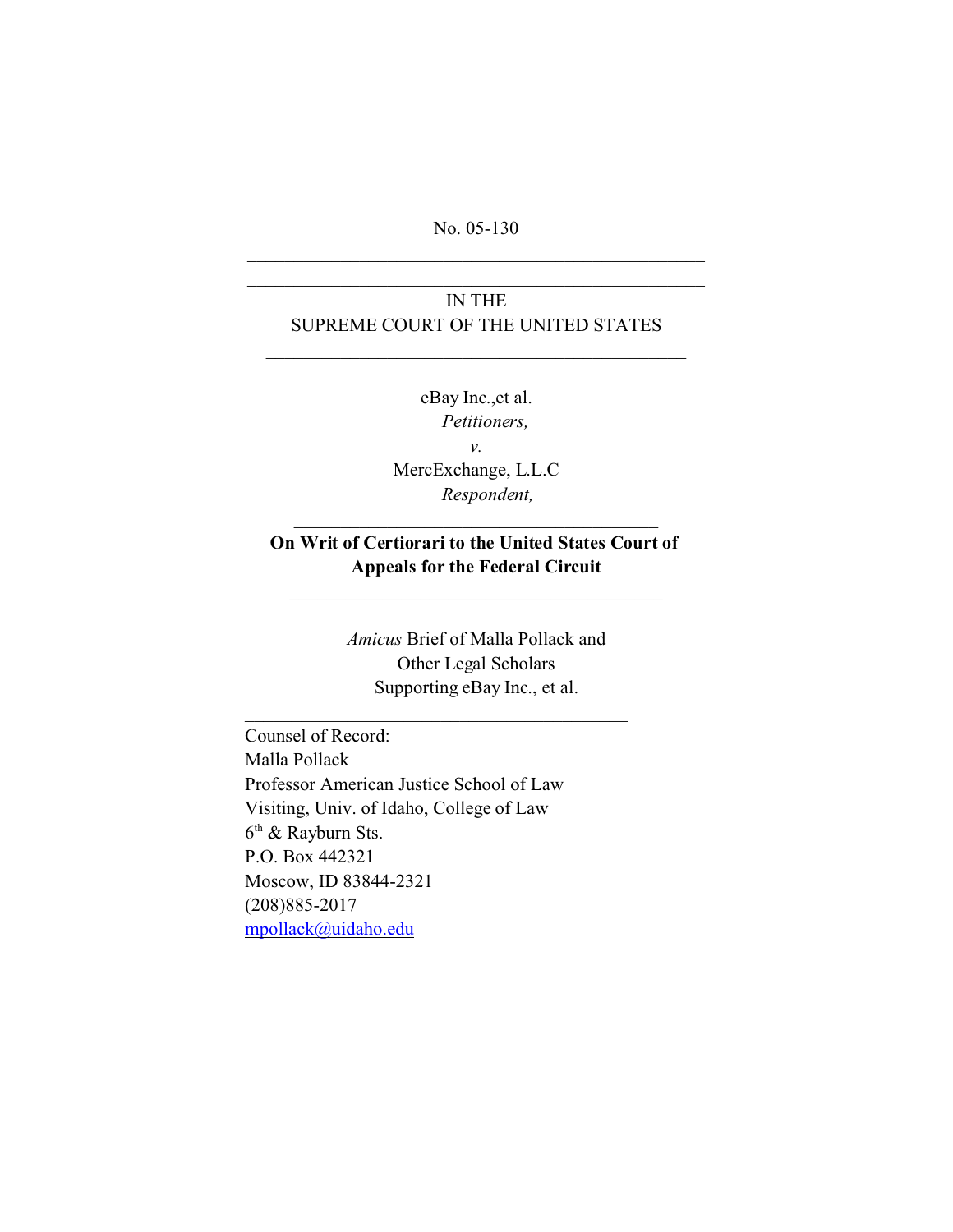# TABLE OF CONTENTS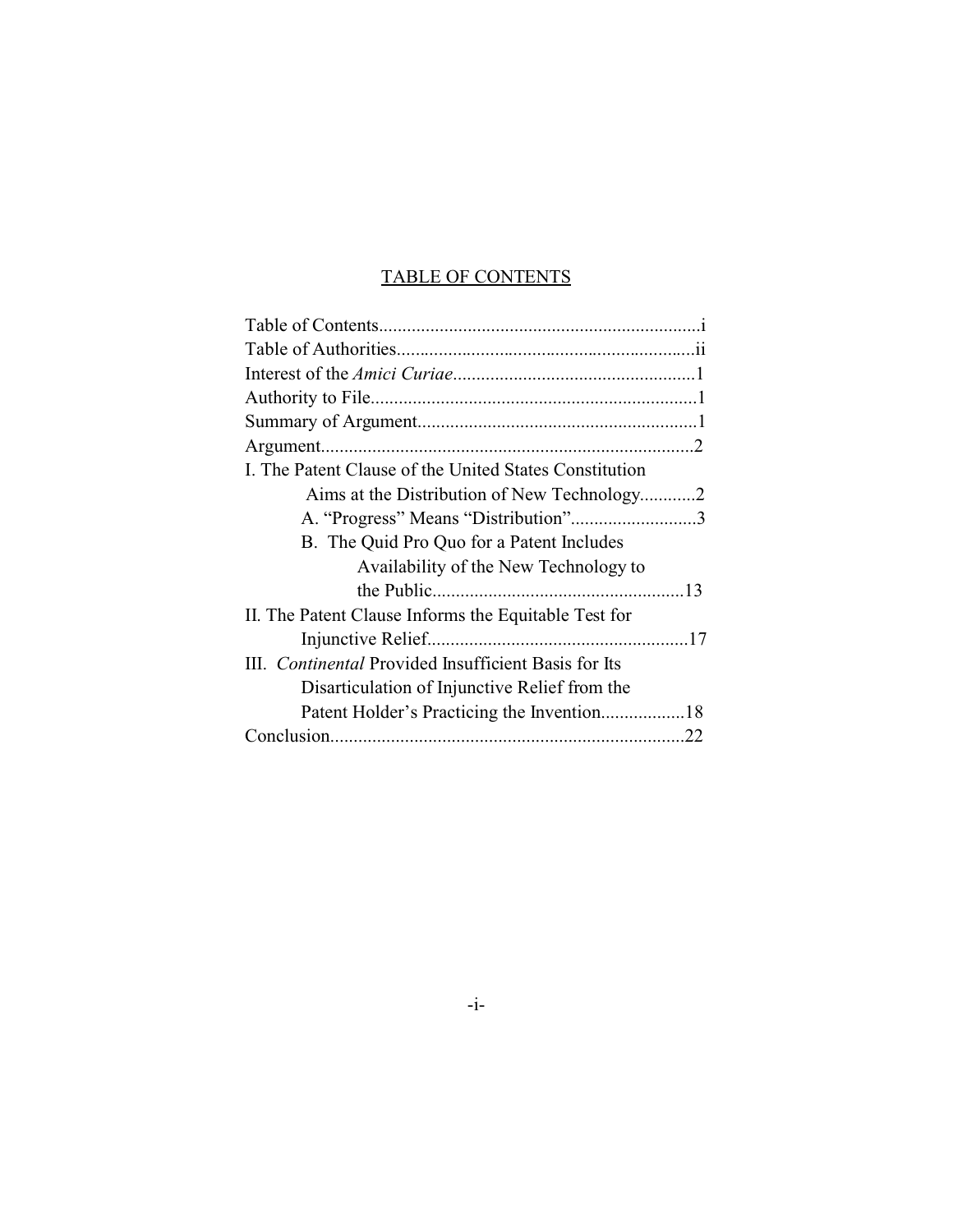# TABLE OF AUTHORITIES

| Cases                                            |
|--------------------------------------------------|
|                                                  |
| Bonito Boats v. Thunder Craft Boats,             |
|                                                  |
| Continental Paper Bag Co. v. Eastern Paper       |
|                                                  |
| DeBartolo Corp. v. Florida Gulf Coast            |
| Bldg. & Constr. Trades Council,                  |
|                                                  |
| Eldred v. Ashcroft, 537 U.S. 186 (2003)3; 15; 16 |
| Graham v. John Deere Co.,                        |
|                                                  |
|                                                  |
|                                                  |
| Lucas v. S. Car. Coastal Council,                |
|                                                  |
| Motion Picture Patents Co. v. Univ. Film         |
|                                                  |
| Ogden v. Sanders, 25 U.S.                        |
|                                                  |
| Proprietors of the Charles River Bridge v.       |
| Proprietors of the Warren Bridge,                |
|                                                  |
| Special Equipment Co. v. Coe,                    |
|                                                  |
| U.S. v. Am. Bell Telegraph Co.,                  |
|                                                  |
| Weinberger v. Romero-Barcelo,                    |
|                                                  |
|                                                  |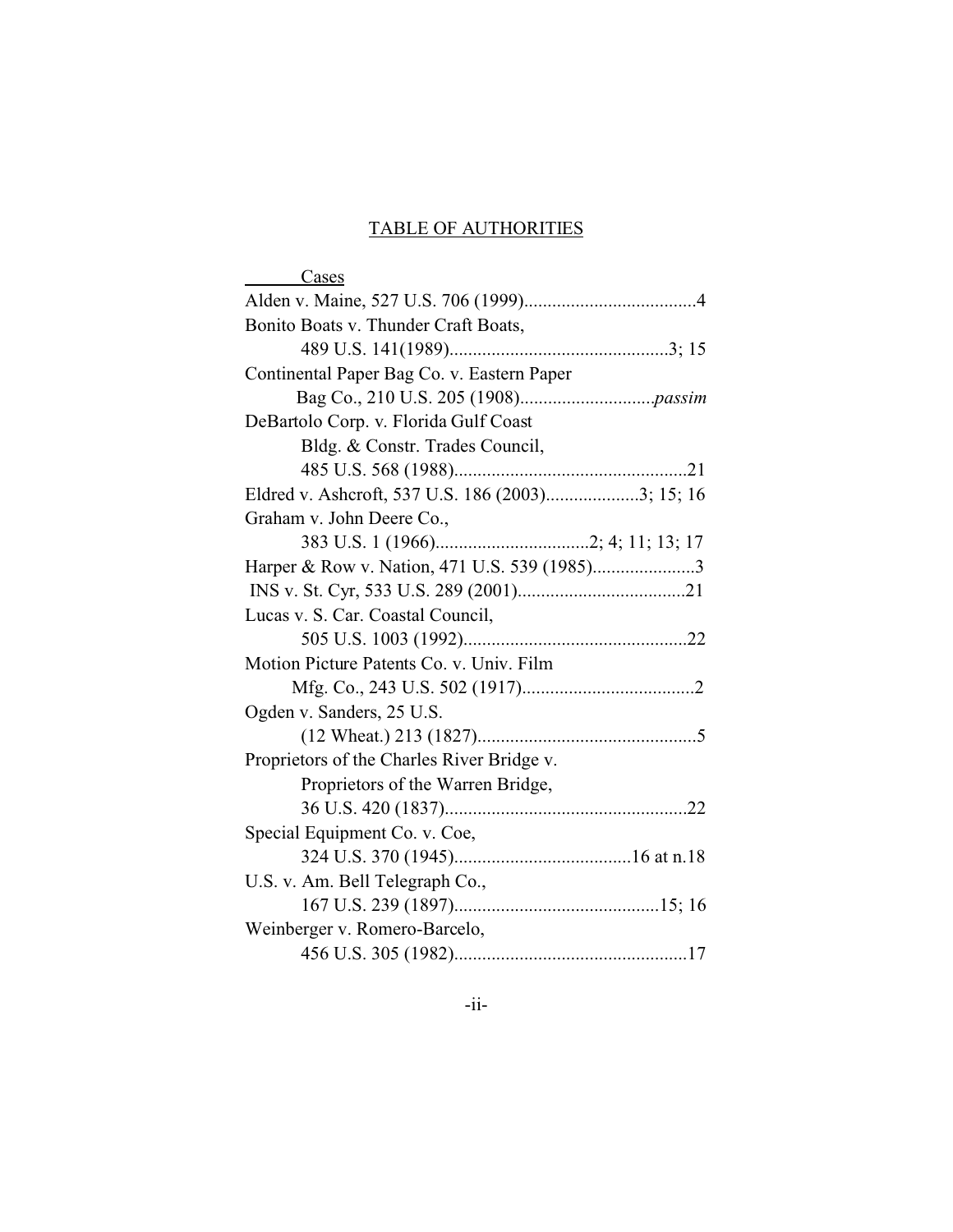## Constitutional Provisions

| U.S. Const., Art. I, sec. 8, cl. 8, |  |
|-------------------------------------|--|
|                                     |  |

# **Statutes**

| Sonny Bono Copyright Term Extension Act, |  |
|------------------------------------------|--|
|                                          |  |
|                                          |  |

Other Legislative Materials

S. Rept. No. 82-1979, 82<sup>nd</sup> Cong., 2d Sess. (1952)................14

**Secondary Sources** John Adams, The Works of John Adams, Second President of the United States With A Life of the Author (ed. Charles Francis Adams, 1851)............................................................12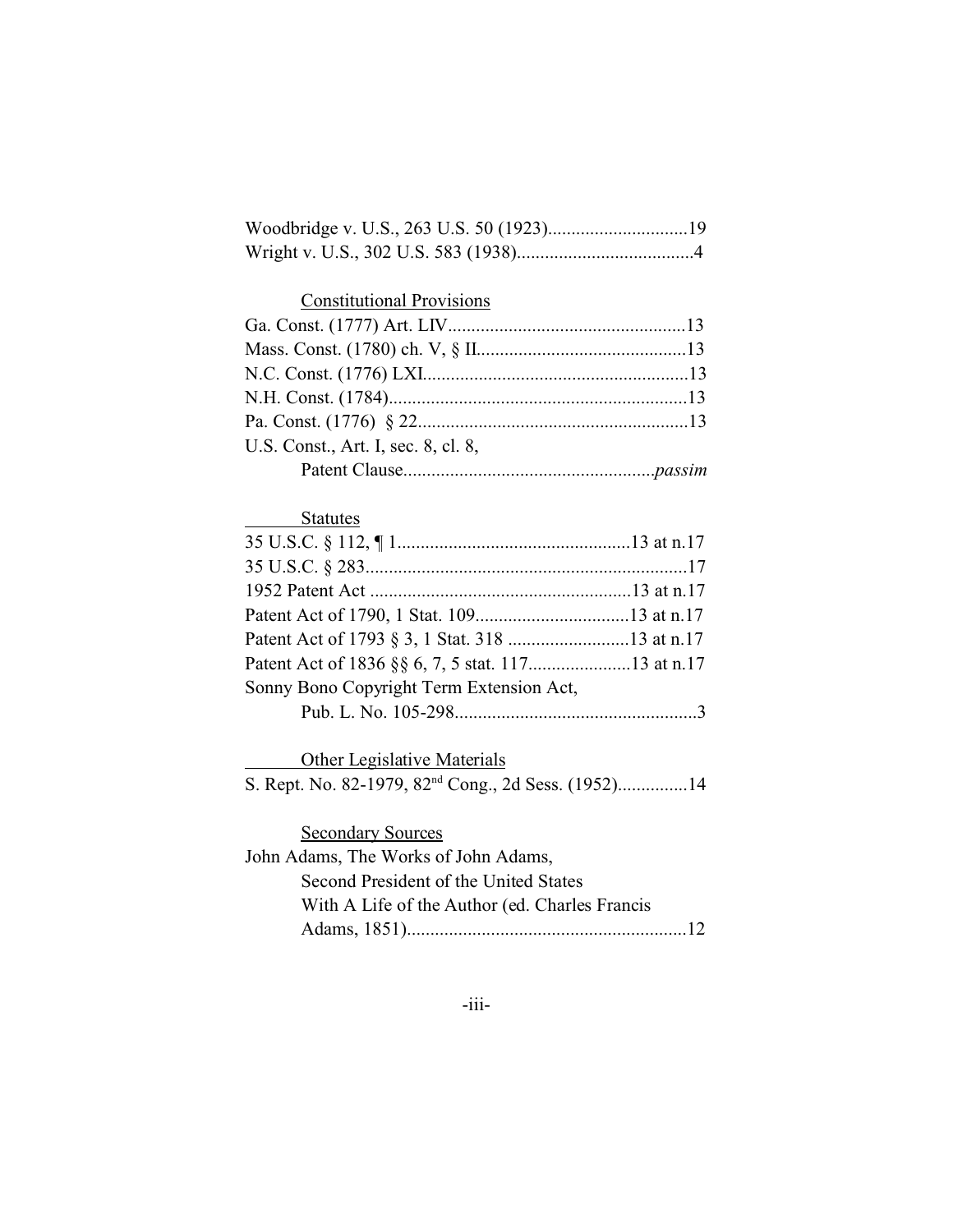| Richard Allen, A Collection of Hymns &            |
|---------------------------------------------------|
| <b>Spiritual Songs from Various</b>               |
| Authors (Philadelphia 1801; microfiche;           |
| no. 38, 2d Ser., Early Am. Imprints)10 at n.15    |
| Bay Psalm Book (Univ. of Chicago Press,           |
|                                                   |
| W. Grinton Berry, editor's preface, to            |
| Foxe's Book of Martyrs                            |
| (Baker Book House, Michigan                       |
|                                                   |
|                                                   |
| John Bunyan, The Pilgrim's Progress From          |
| This World To That Which Is To Come,              |
| Delivered Under A Similitude Of A Dream:          |
| Wherein Is Discovered The Manner Of               |
| His Setting Out, His Dangerous Journey,           |
| and Safe Arrival At The Desired                   |
|                                                   |
| Condorcet, Sketch for a Historical Picture of the |
| Progress of the Human Mind (June                  |
| Barraclough trans., Noonday Press,                |
| New York, n.d.)                                   |
| Robert I. Coulter, The Field of Statutory Useful  |
| Arts, Part II, 34 J. Of Pat. Off.                 |
|                                                   |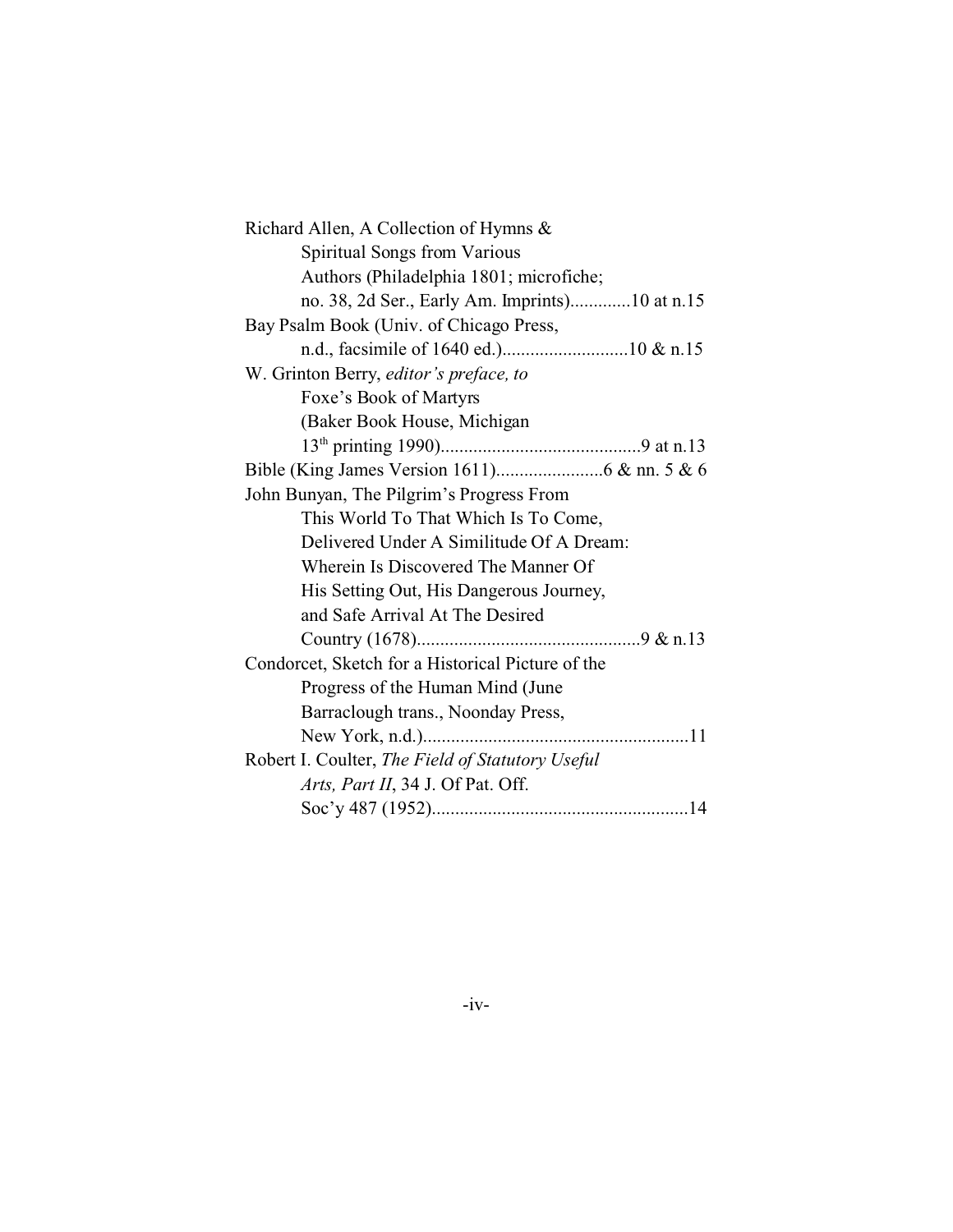| Robert Dodsley, The Preceptor: Containing a       |
|---------------------------------------------------|
| General Course of Education. Wherein              |
| the First Principles of Polite Learning are       |
| Laid Down in a Way Most Suitable for              |
| Trying the Genius, and Advancing the              |
| Instruction of Youth (3d ed. London 1758;         |
| University Microfilms Int'l,                      |
| American Culture Series Reel 397.1)8 at n.11      |
| Jonathan Edwards, Sinners in the Hands of an      |
| Angry God, (sermon delivered                      |
|                                                   |
| William Enfield, The Speaker, or Miscellaneous    |
| Pieces (Baltimore, Md 1803; No. 4163,             |
| 2d Ser., Early Am. Reprints, microfiche)8 at n.11 |
| Benjamin Franklin, The Autobiography of           |
| Benjamin Franklin, Poor Richard's                 |
| Almanac, and Other Papers                         |
|                                                   |
| Thurston Greene, The Language of the              |
|                                                   |
| David D. Hall, The Uses of Literacy in            |
| New England, 1600-1850, in                        |
| Printing and Society in Early                     |
| America (eds. William L. Joyce,                   |
|                                                   |
| E. Wyndham Hulme, On the History of Patent        |
| Law in the Seventeenth and Eighteenth             |
|                                                   |
|                                                   |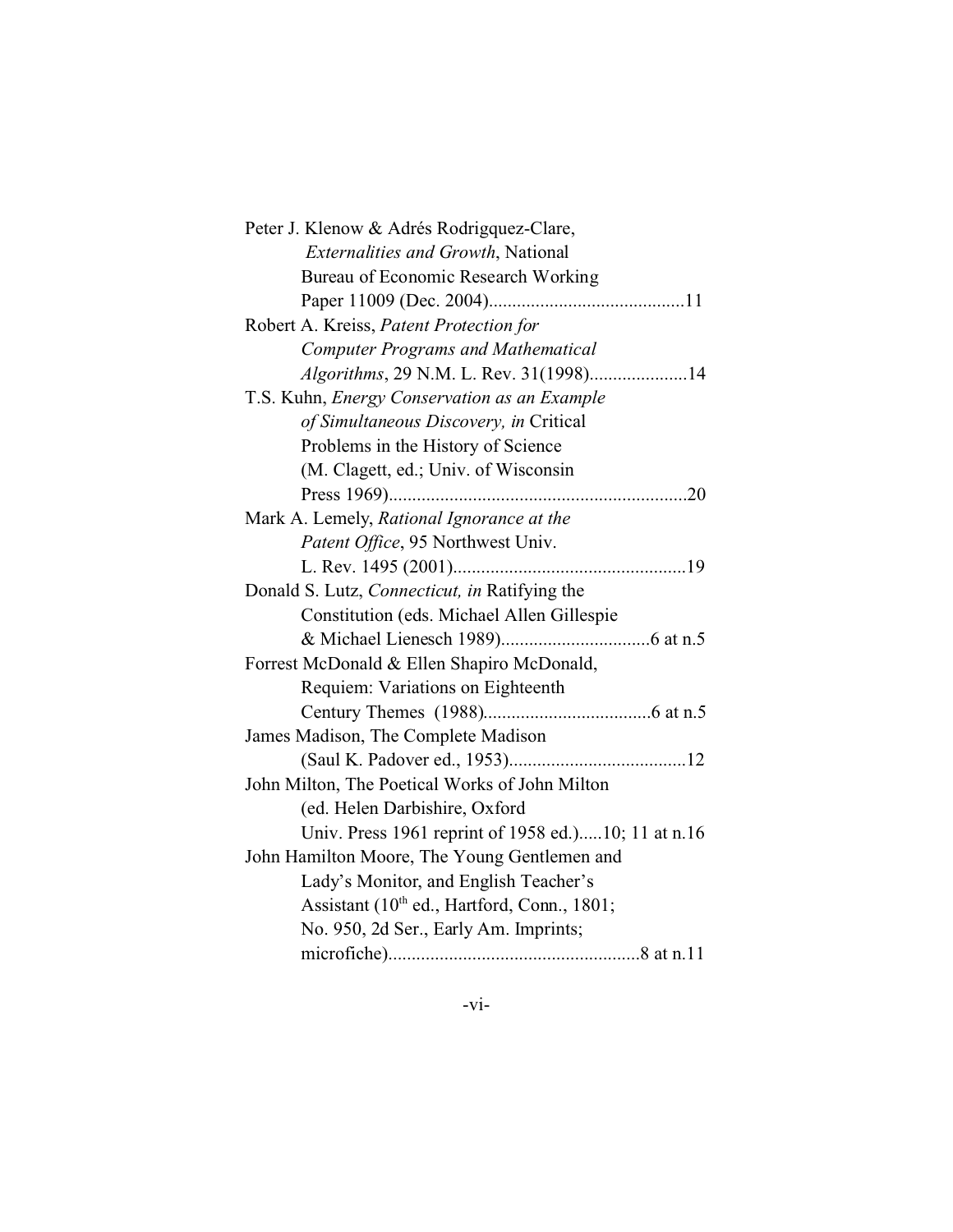| Frank Luther Mott, Golden Multitudes:           |  |
|-------------------------------------------------|--|
| The Story of Best Sellers in the                |  |
|                                                 |  |
| Mark A. Noll, Protestants In America            |  |
|                                                 |  |
| B.S. Park, The Contexts of Simultaneous         |  |
| Discovery, 31 Studies in History and            |  |
| Philosophy of Science Part B 451 (2000)20       |  |
|                                                 |  |
| Malla Pollack, The Multiple Unconstitutionality |  |
| of Business Method Patents, 28 Rutgers          |  |
|                                                 |  |
| Malla Pollack, What is Congress Supposed        |  |
| to Promote?: Defining 'Progress"                |  |
| in Article I, Section 8, Clause 8 of the        |  |
| U.S. Constitution, or Introducing               |  |
| the Progress Clause ("Progress"),               |  |
|                                                 |  |
| Robert Allan Rutland, The Ordeal of the         |  |
|                                                 |  |
|                                                 |  |
| Joseph Story, Commentaries on the Constitution  |  |
|                                                 |  |
| John R. Thomas, The Post-Industrial Patent      |  |
| System, 10 Fordham Intel. Prop. Media           |  |
|                                                 |  |
| Turgot, Turgot On Progress, Sociology and       |  |
| Economics (Ronald L. Meek trans. & ed.,         |  |
|                                                 |  |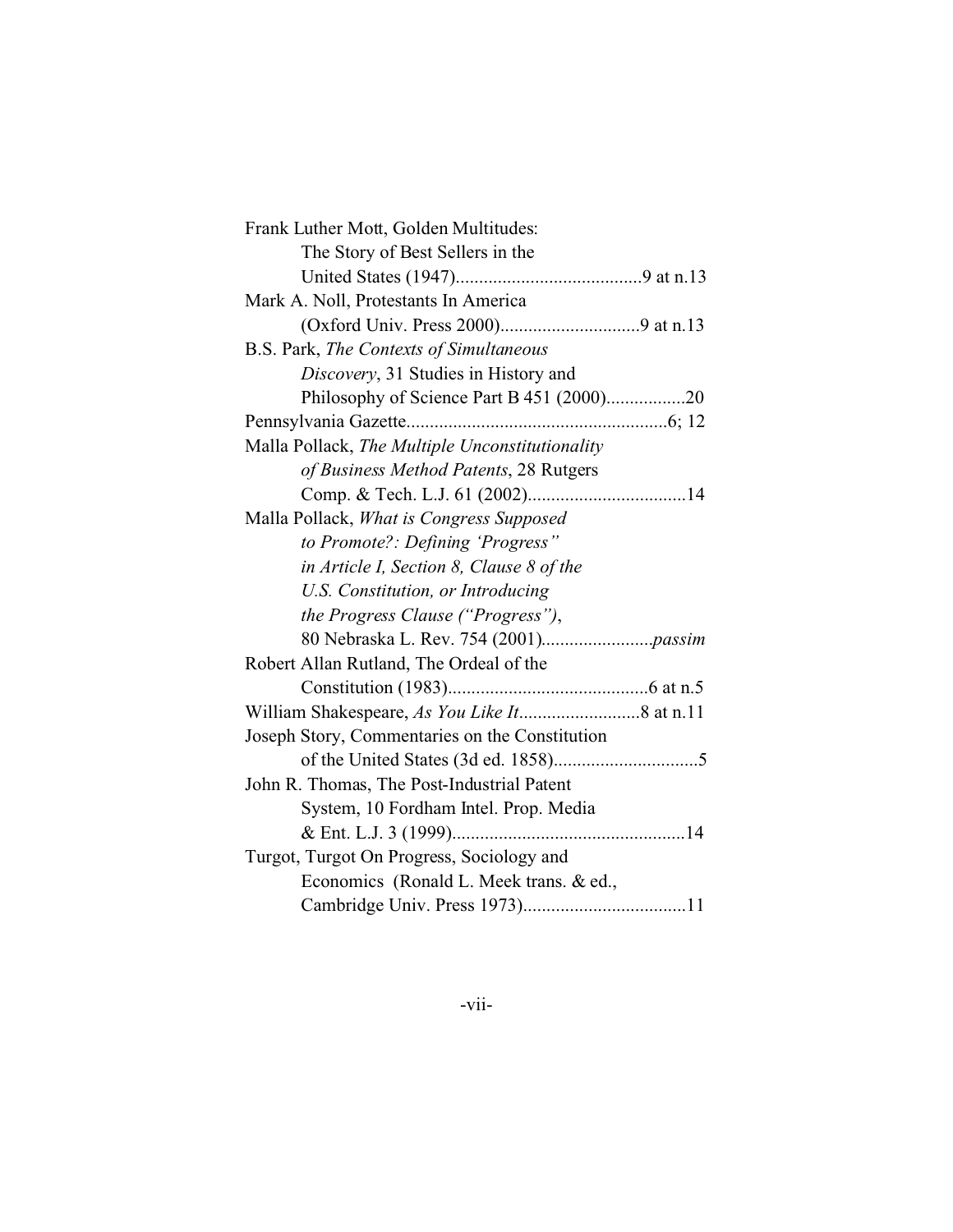| U.S. Pat. & Tmk. Off., Dept. of Commerce,                      |
|----------------------------------------------------------------|
| Performance and Accountability Report                          |
|                                                                |
| Edward C. Walterscheid, The Early Evolution of                 |
| the United States Patent Law:                                  |
| Antecedents (Part 3 Continued),                                |
| 77 J. Pat. & Tmk. Off. Soc'y 847 (1995)18; 19                  |
| Edward C. Walterscheid, The Early Evolution                    |
| of the United States Patent Law:                               |
| Antecedents (Part 4), 78 J. Pat.                               |
|                                                                |
| Edward C. Walterscheid, The Nature of the                      |
| Intellectual Property Clause, A Study                          |
| in Historical Perspective (Part I),                            |
| 83 J. Pat. & Tmk. Off. Soc'y 763 (2001)18                      |
|                                                                |
|                                                                |
| Noah Webster, American Dictionary of the                       |
| English Language (Foundation for                               |
| Am. Christian Educ. photo.                                     |
|                                                                |
| Noah Webster, An American Selection of                         |
| Lessons in Reading and Speaking                                |
| (Arno Press 1974 reprint of 5 <sup>th</sup> ed. 1789)8 at n.11 |
| Noah Webster, An Examination into the Leading                  |
| Principles of the Federal Constitution,                        |
| by a Citizen of America, in Pamphlets                          |
| on the Constitution of the United States                       |
| Published During Its Discussion by the                         |
| People 1787-1788 (Paul Leicester Ford ed.,                     |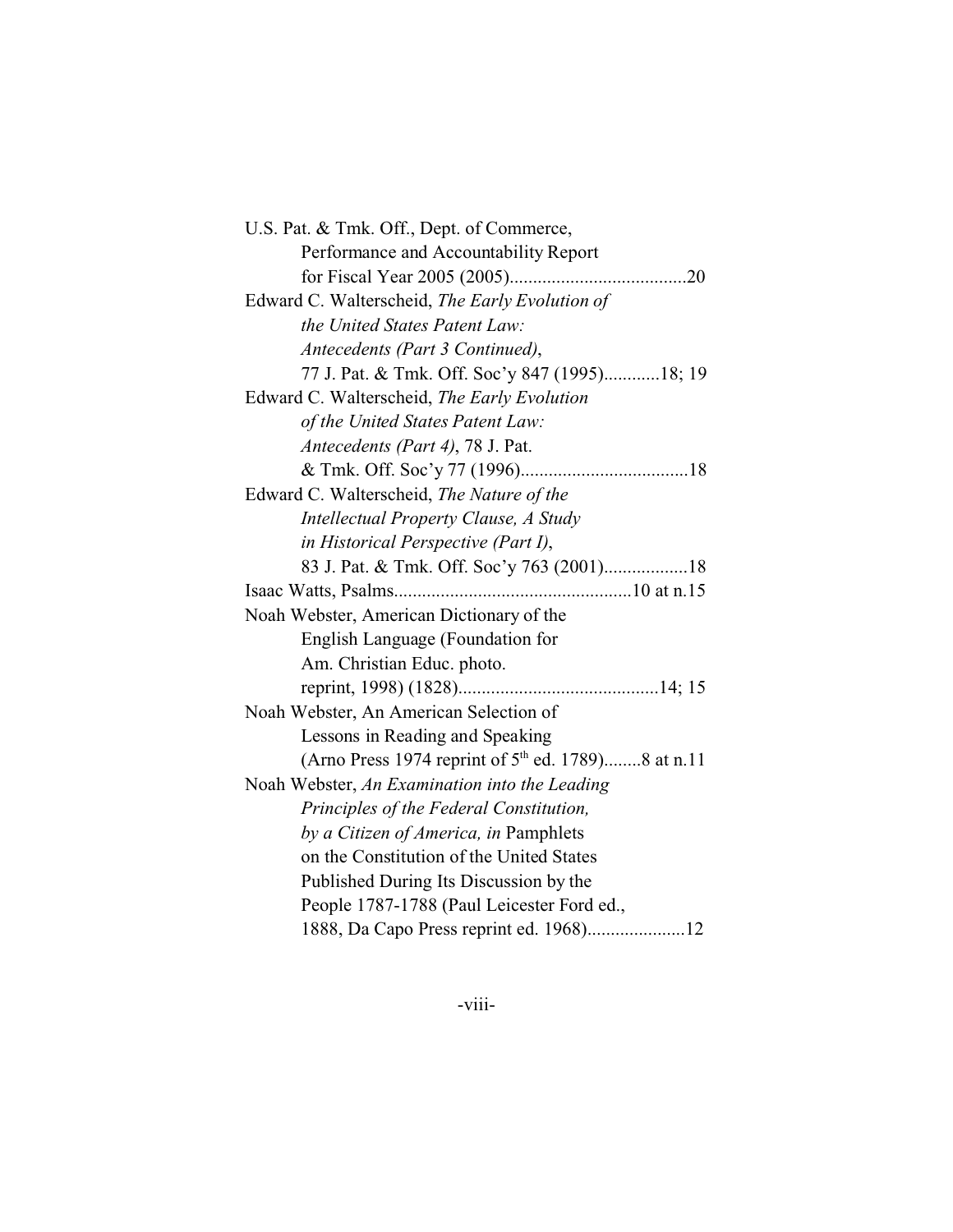Elhanan Winchester, The Universalist's Hymn Book (London 1994; microform; Univ. Microfilms Int'l, reel 17 no. 27 in Early Baptist Publications)........................10 at n.15 Gordon S. Wood, The Creation of the American Republic 1776-1787 (1998 paperback ed.)...............12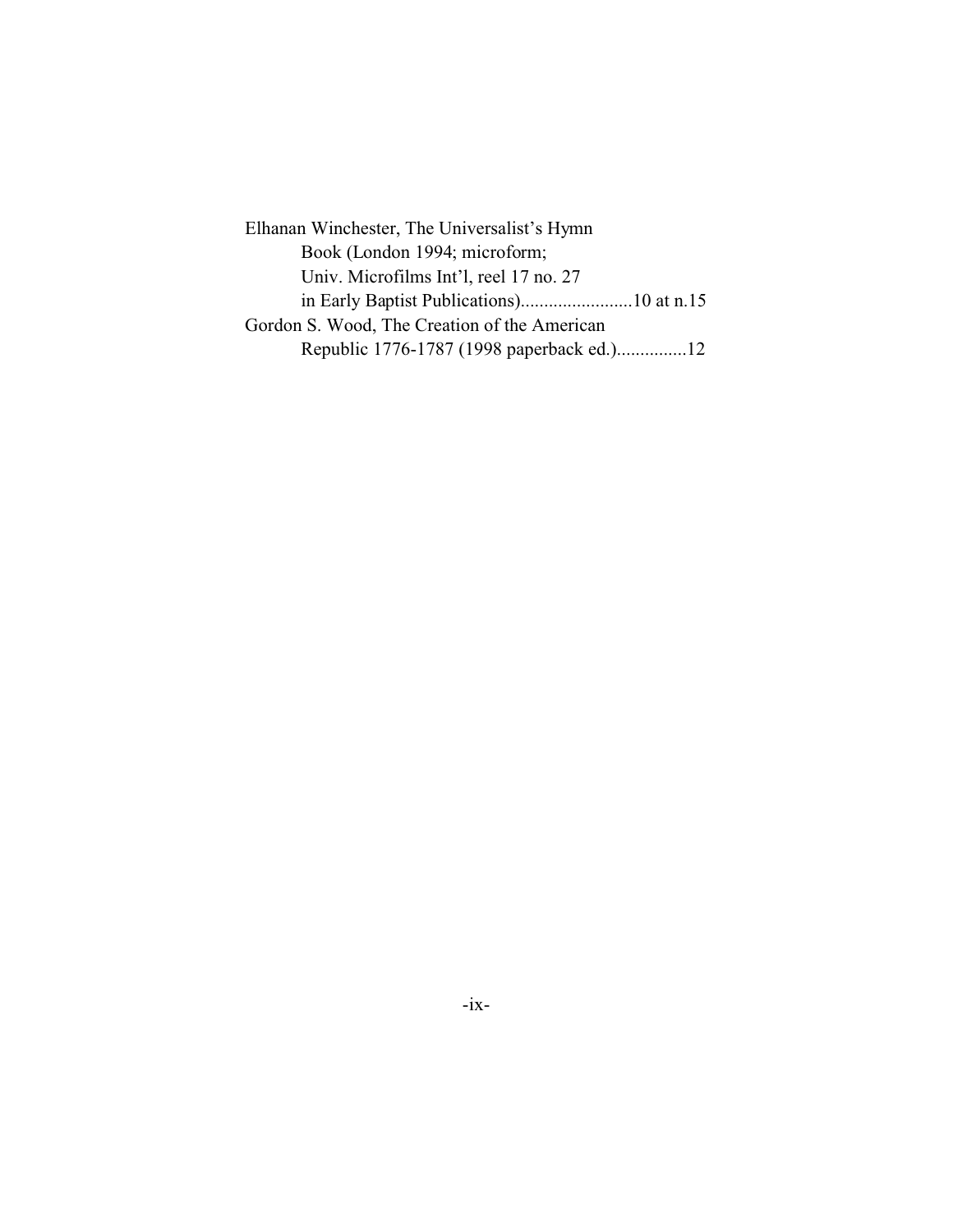### Interest of the *Amici Curiae*

*Amici curiae* are legal scholars specializing in patent law, constitutional law, and related subjects. None of *amici* have any financial interest in the outcome of this litigation.<sup>1</sup> *Amici* provide their institutional affiliations for identification purposes only; they do not purport to represent the opinions or interests of their respective institutions. *Amici*'s sole interest in this case is to encourage the proper unfolding of law in their areas of specialty.

### Authority to File

Both parties have given permission for Pollack to file this *amicus* submission. Copies of blanket permission letters have been filed with the Clerk.

### Summary of Argument

This Court should recognize that a patentee's failure to practice an infringed invention is relevant to the availability of injunctive relief, despite contrary language in Continental Paper Bag Co. v. Eastern Paper Bag Co., 210 U.S. 205 (1908). The Patent Clause of the United States Constitution gives Congress the power to enact only such patent statutes as promote the distribution of useful technology. This constitutionally set goal informs the meaning of the public interest factor in the standard equitable test for injunctive relief. While injunctions require case by

<sup>1.</sup> No party has authored this brief in whole or in part. The printing of this *amicus* filing was paid for by Malla Pollack with the generous support of the University of Idaho, College of Law.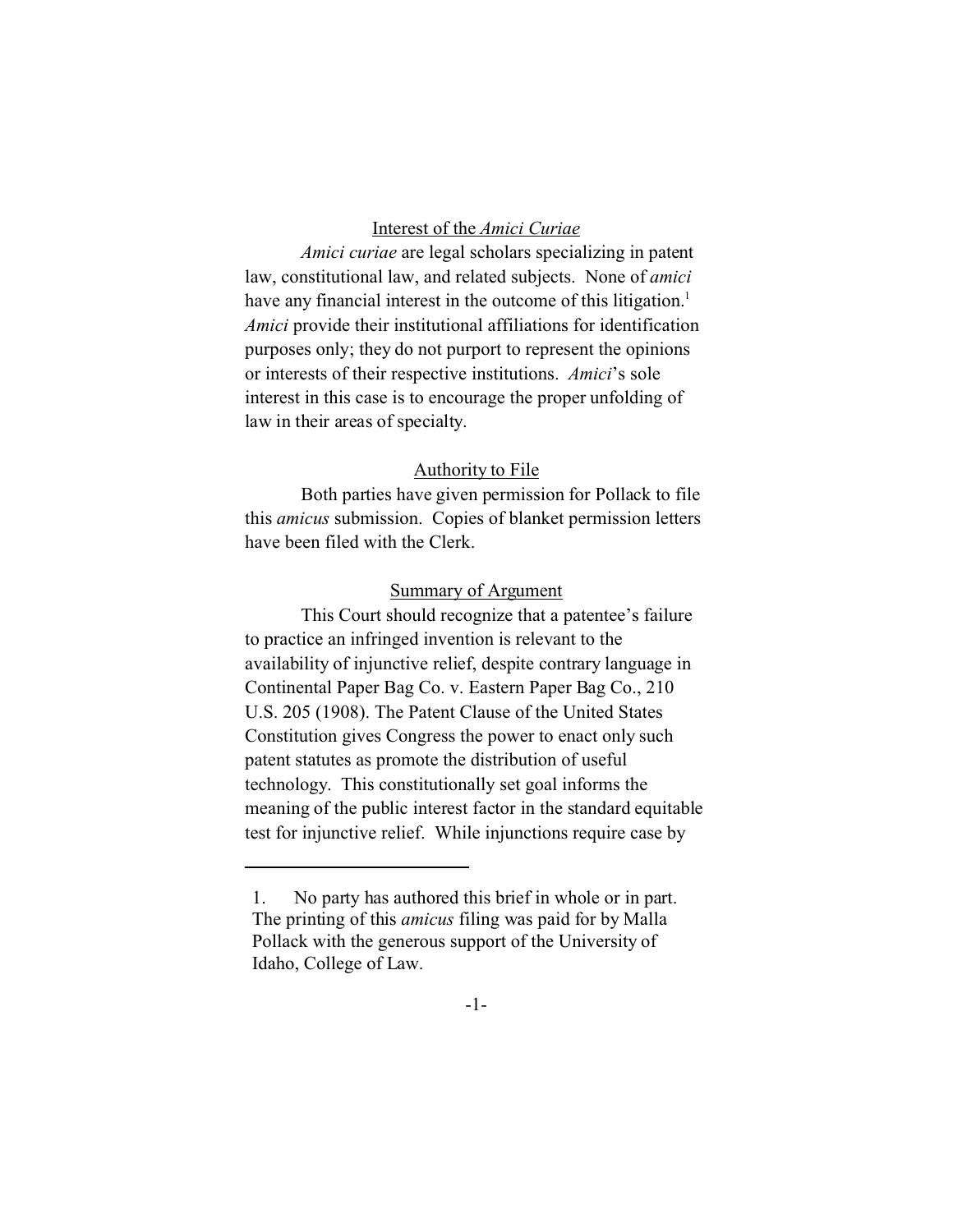case analysis, courts should presume that equitable relief is unwarranted if a patentee is neither practicing the infringed invention nor making a good-faith effort to prepare to practice the invention.

#### Argument

## I. The Patent Clause of the United States Constitution Aims at the Distribution of New Technology

The United States Constitution provides Congress with the power "To promote the Progress of Science and useful Arts, by securing for limited Times to Authors and Inventors the exclusive Right to their respective Writings and Discoveries." U.S. Const. Art. I, sec. 8, cl. 8 (hereinafter the "Patent Clause," or "the Clause"). The Clause is both a grant of power to enact copyright and patent statutes, and a limit on the statutory schemes allowable. *See* Graham v. John Deere Co., 383 U.S. 1, 5 (1966).

The Clause's intended beneficiary is the public. *See* Motion Picture Patents Co. v. Univ. Film Mfg. Co., 243 U.S. 502, 511 (1917) ("It is undeniably true that the limited and temporary monopoly granted to inventors was never designed for their exclusive profit or advantage; the benefit to the public or community at large was another and doubtless the primary object in granting and securing that monopoly."). *See also Graham*, 383 U.S. at 6 (explaining that patent grant cannot be expanded "without regard to the innovation, advancement or social benefit gained thereby.").

The question raised in this case is the public benefit the patentee should provide during the term of the patent.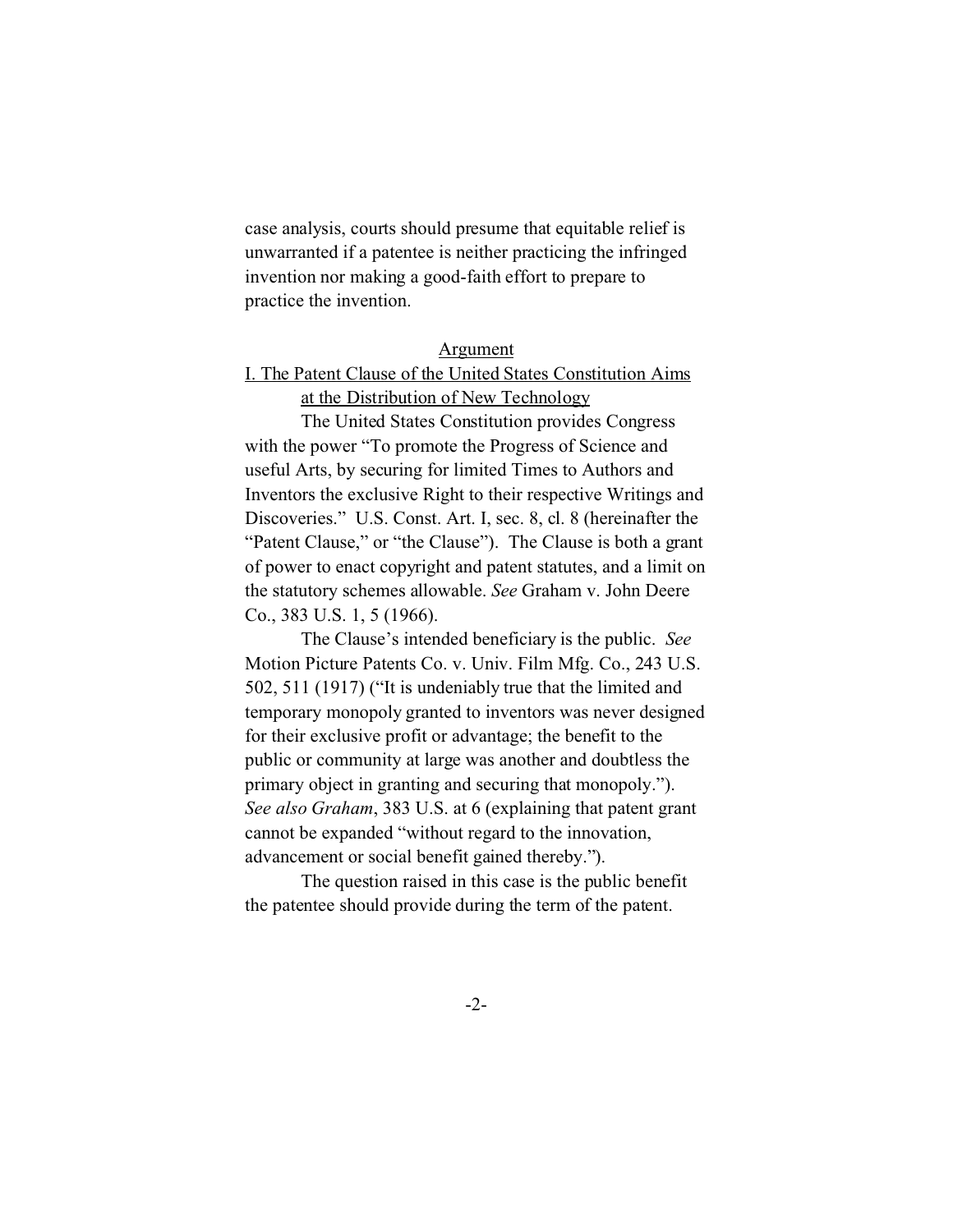### A. "Progress" Means "Distribution"

This Court has never separately defined the word 'progress' in the Clause. However, the Court has recognized that the defining characteristic of a patent is its allowing the "general circulation" of an item necessary to profit from the item's commercialization while restricting competition through reverse engineering. *See* Bonito Boats v. Thunder Craft Boats, 489 U.S. 141, 157-68 (1989) (explaining bounds of preemption by patent law). Repeated dicta, furthermore, recognize the Clause's purposes as including public distribution of copyrightable works and patentable technology. *See, e.g.,* Eldred v. Ashcroft, 537 U.S. 186, 206 (2003) ("The CTEA may also provide greater incentive for American and other authors to create and disseminate their work in the United States;" referring to the Sonny Bono Copyright Term Extension Act, Pub. L. No. 105-298); *Eldred,* 537 U.S. at 206-07 (Congress "rationally credited projections that longer terms would encourage copyright holders to invest in the restoration and public distribution of their works."); *id.* at 219 ("[C]opyright supplies the economic incentive to create and disseminate ideas.") (quoting Harper & Row v. Nation, 471 U.S. 539, 558 (1985)).

Statements explaining the Clause only in terms of encouraging the qualitative advancement of knowledge and technology were made without empirical support, and on the unrecognized, incorrect assumption that the most common mid-nineteenth century use of 'progress' was identical to the word's meaning in the 1787 Constitution. As to patent, furthermore, the qualitative advancement of useful arts is required by the words "inventors" and "discoveries," which limit patentability to variations not obvious to a person of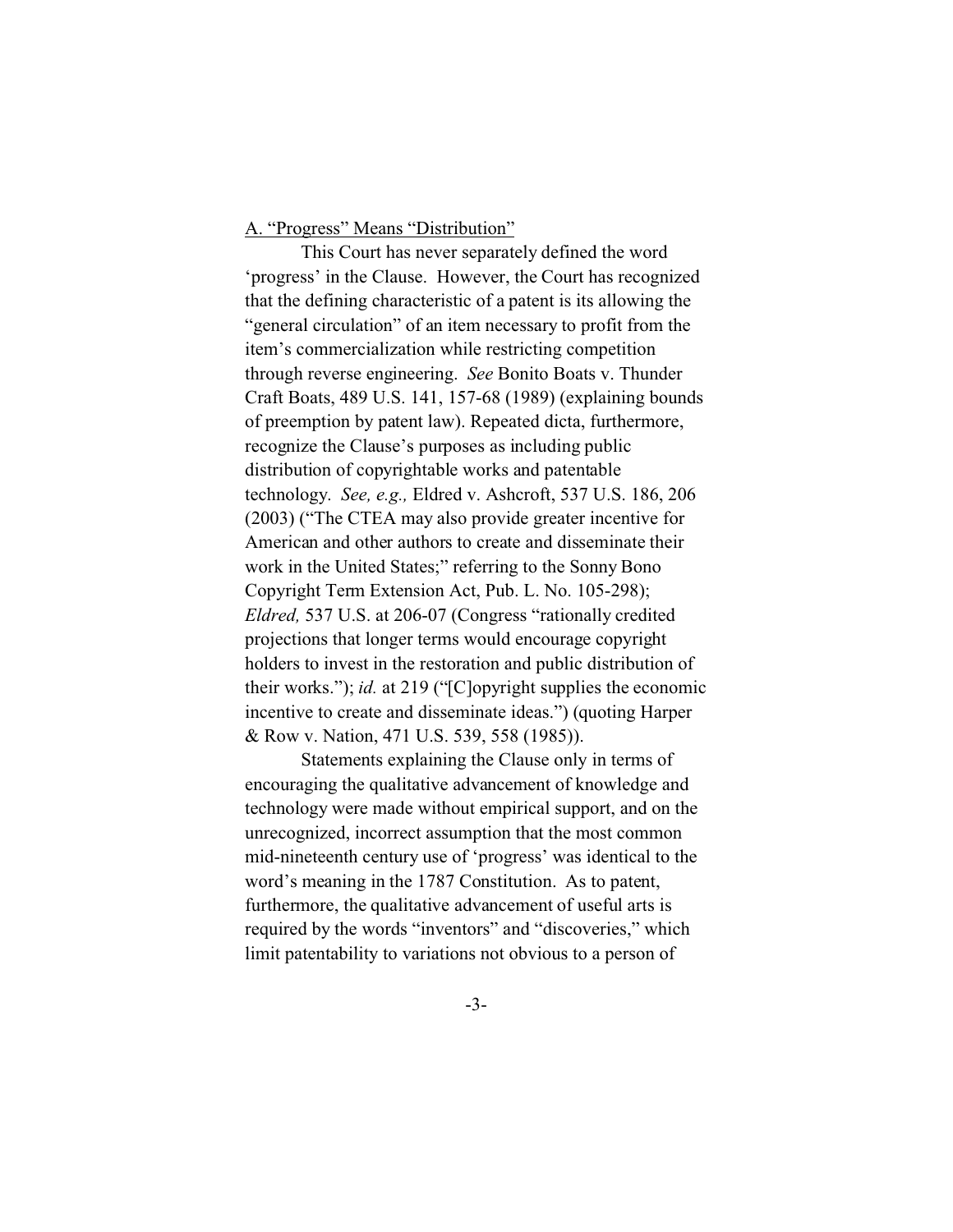ordinary skill in the relevant art. *See* Graham, 383 U.S. at 11 (reiterating that no patent may be granted when "the improvement is the work of the skillful mechanic, not that of the inventor.") (internal quotation marks and citation omitted). "Progress" in the Clause has a disparate function. *See* Wright v. U.S., 302 U.S. 583, 588 (1938) ("In expounding the Constitution . . . every word must have its due force, and appropriate meaning; for it is evident from the whole instrument, that no word was unnecessarily used, or needlessly added.") (internal quotation marks and citation omitted).

Recent empirical research demonstrates that, in the United States of the ratifying era, the general public would have read the Clause to give Congress the power to promote the *spread* or *distribution* of knowledge and new technology by creating limited statutory incentives for writings and inventions. *See* Malla Pollack, *What is Congress Supposed to Promote?: Defining 'Progress" in Article I, Section 8, Clause 8 of the U.S. Constitution, or Introducing the Progress Clause*, 80 Nebraska L. Rev. 754, 809 (2001) (hereinafter "*Progress"*).

While this Court has an eclectic approach to constitutional interpretation, original public meaning is a foundational component.<sup>2</sup> *See, e.g.,* Alden v. Maine, 527

 <sup>2.</sup> Using modern public meaning in the Clause, furthermore, would undermine long-standing case law and statute allowing the "writings" of "authors" to include music, sculpture, and paintings. *See Progress*, *supra*, at 780.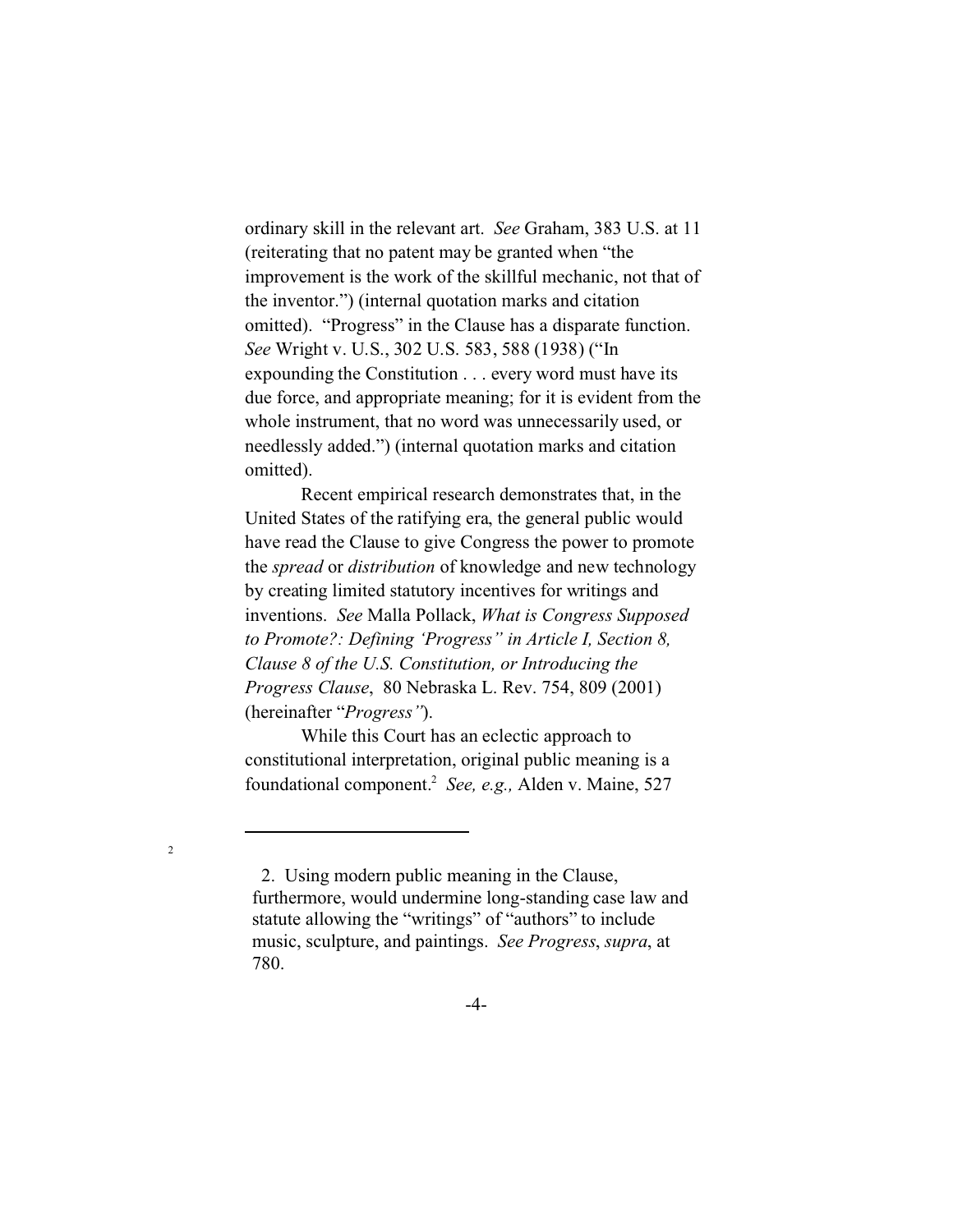U.S. 706, 758 (1999) ("We seek to discover [in reading the Constitution], however, only what the Framers and those who ratified the Constitution sought to accomplish....").

Ratification era and related political documents are not helpful in defining 'progress'.<sup>3</sup> Dictionaries of the era include multiple definitions (with physical movement predominating). More importantly, these dictionaries were not based on any empirical investigation of public word use. Editors compiled dictionaries by borrowing from earlier lexicons and supplementing with ideosyncraticly chosen quotations from the literati. Dictionaries largely reflected upper class writing habits. 4 Dictionaries, therefore, may be helpful rapid reference tools, but cannot be the final word on eighteenth century definitions. The upper class slant of these dictionaries is especially troubling. The meaning of the Constitution is its meaning to the generality of the public, not to the elite. *See, e.g.,* Ogden v. Sanders, 25 U.S. (12 Wheat.) 213, 332 (1827) (Marshall, C.J.) (listing as an axiom of constitutional interpretation "that its words are to be understood in that sense in which they are generally used by those for whom the instrument was intended."); Joseph Story, Commentaries on the Constitution of the United States 332 (3d ed. 1858) (explaining that constitutions "are instruments of a practical nature . . . designed for common use, and fitted for common understandings. The people make them; the people adopt them, the people must be supposed to read them

3

 <sup>3.</sup> *See Progress, supra,* at 782-87.

 <sup>4.</sup> *See id.* at 794-97.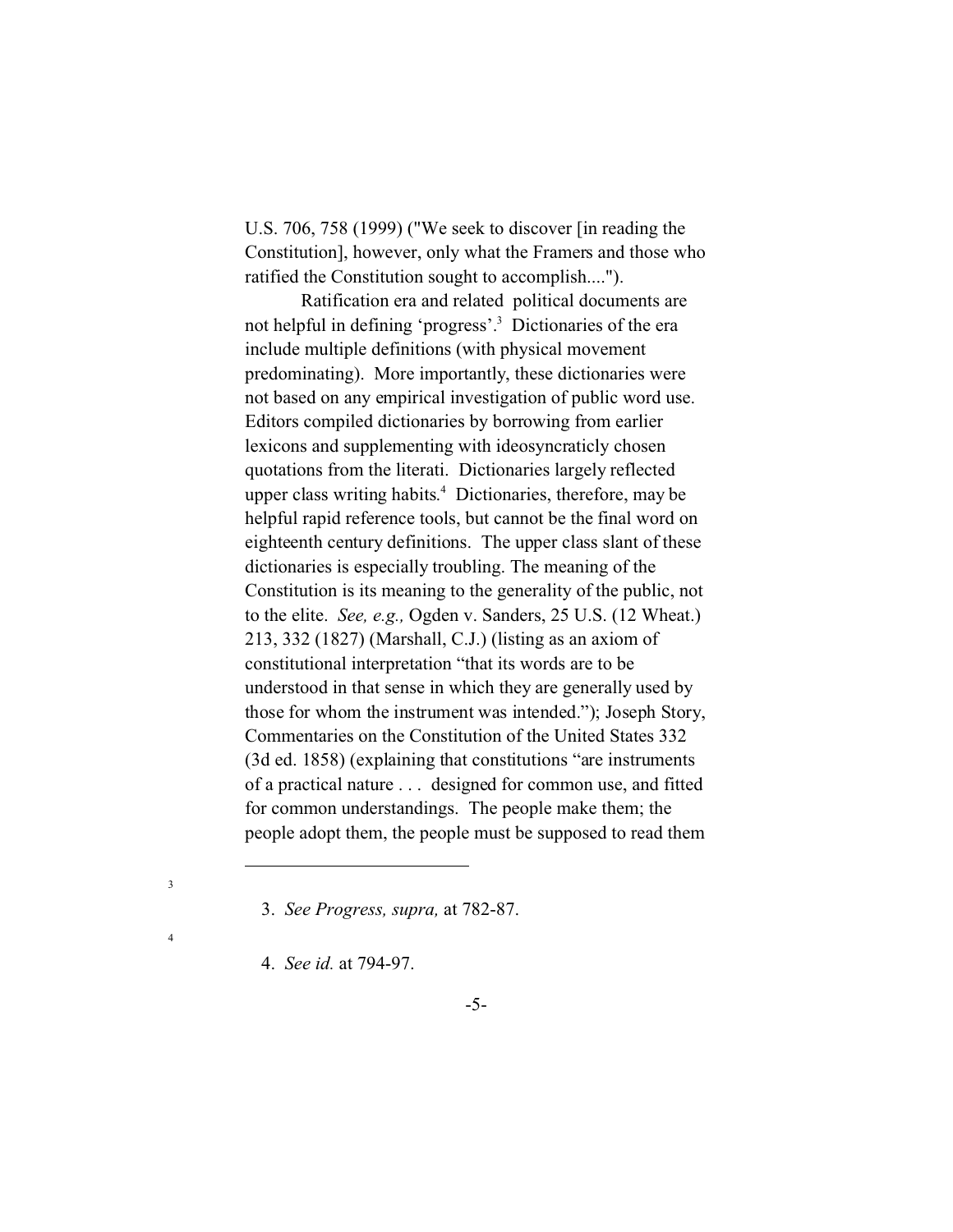$\ldots$ .").

5

6

7

To determine word usage by the generality of eighteenth century Americans, one should investigate what ordinary people read – primarily (often solely) the Bible and newspapers.<sup>5</sup> The King James Version of the Bible does not use the word 'progress', but the Pennsylvania Gazette includes 575 occurrences.<sup>7</sup> The most common Gazette

 5. *See* Forrest McDonald & Ellen Shapiro McDonald, Requiem: Variations on Eighteenth Century Themes 9 (1988); *see also, e.g.,* David D. Hall, *The Uses of Literacy in New England, 1600-1850, in* Printing and Society in Early America 1, 1 (eds. William L. Joyce, et al., Am. Antiquarian Soc'y 1983) (importance of religious works, especially the Bible); *id.* at 12, 21-22 (explaining that Bible and other devotional works were routinely read aloud and customarily memorized, even by the illiterate); Donald S. Lutz, *Connecticut, in* Ratifying the Constitution 117, 127- 30 (eds. Michael Allen Gillespie & Michael Lienesch 1989) (mentioning importance of newspaper reading); Robert Allan Rutland, The Ordeal of the Constitution 24 (1983) (same).

 6. *See* <http://www.av1611.org/kjv> (providing a computer searchable file of the King James Bible); [<http://www.gospelcom.net/>](http://<http://www.gospelcom.net/>) (same). The 1611 King James Version was the standard American Bible during the ratification era. *See* Thurston Greene, The Language of the Constitution xviii (1991).

7. My search included all issues through the end of the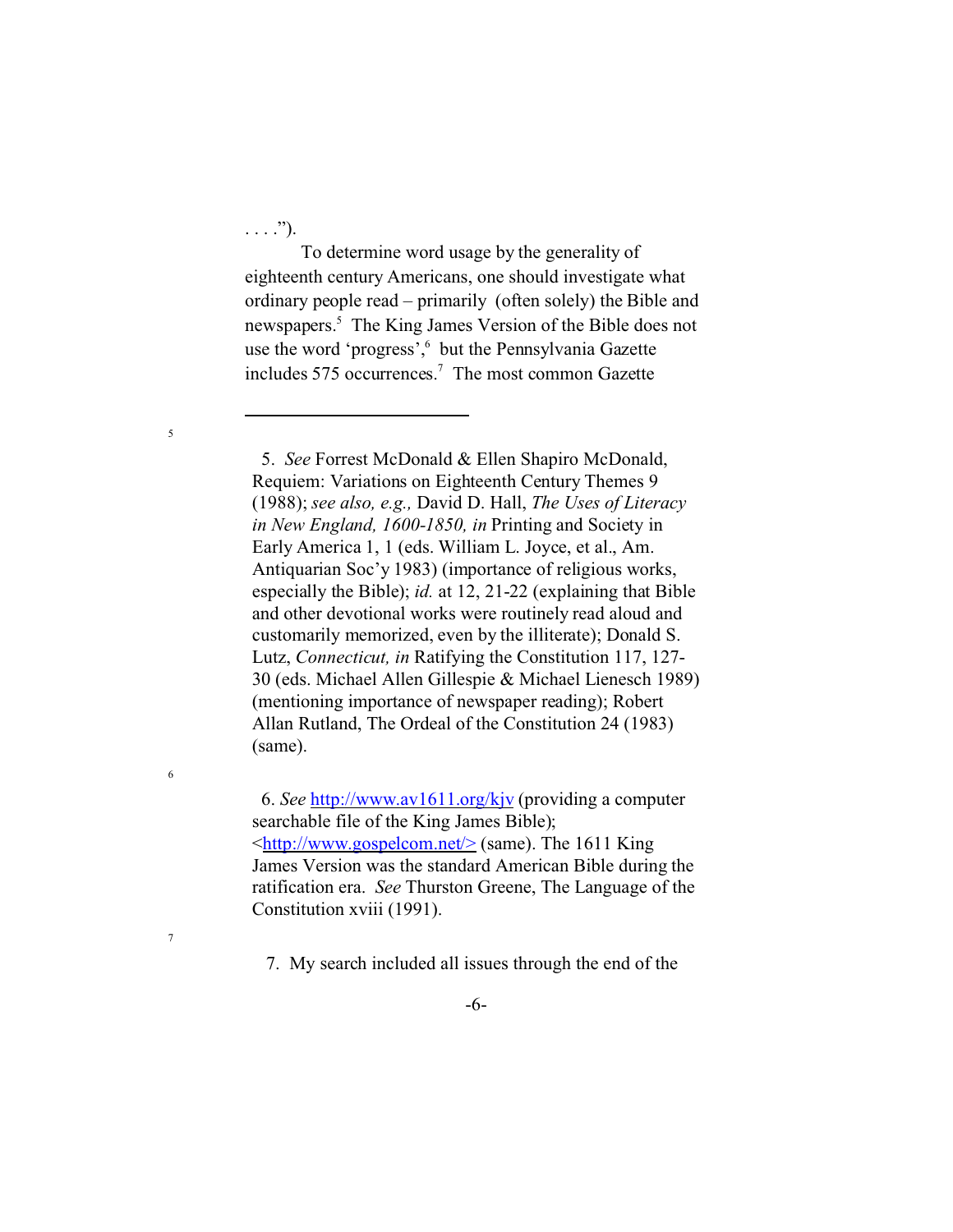meaning of 'progress' is physical movement, spread, distribution.<sup>8</sup> 'Fire' is the one word must commonly employed in the phrase "the progress of with Bighteenth century Americans also spoke of the progress of armed men (including invading troops), ravenous insects, bad weather, and grave illnesses.10 These everyday linkages demonstrate

 8. *See Progress, supra,* at 798. "Distribution" is also the eighteenth century meaning which makes most sense both of the full Clause and of the political context. *See id.* at 788-94. For example, if 'progress' meant "quality improvement," the Federalists risked alienating possible supporters of the proposed constitution. In the eighteenth century, "science" included moral philosophy. *See id.* at 791 n.178 (providing multiple sources). Giving Congress the power to promote the quality improvement of moral philosophy would imply that mankind could improve on the Gospels. Not only would that be bad politics, but Anti-Federalists did not make this argument – strongly suggesting that the ratifying era public did not read 'progress' in Art. I, sec. 8, cl. 8 to mean "quality improvement."

9. *See* Progress, *supra*, at 799 (reporting 51 usages).

10. *See id.*

8

9

eighteenth century, using the full text searchable database available through Accessible Archives, Inc. [<http://www.accessible.com/default.htm](http://<http://www.accessible.com/default.htm>,)>; *see Progress*, *supra*, at 798-803.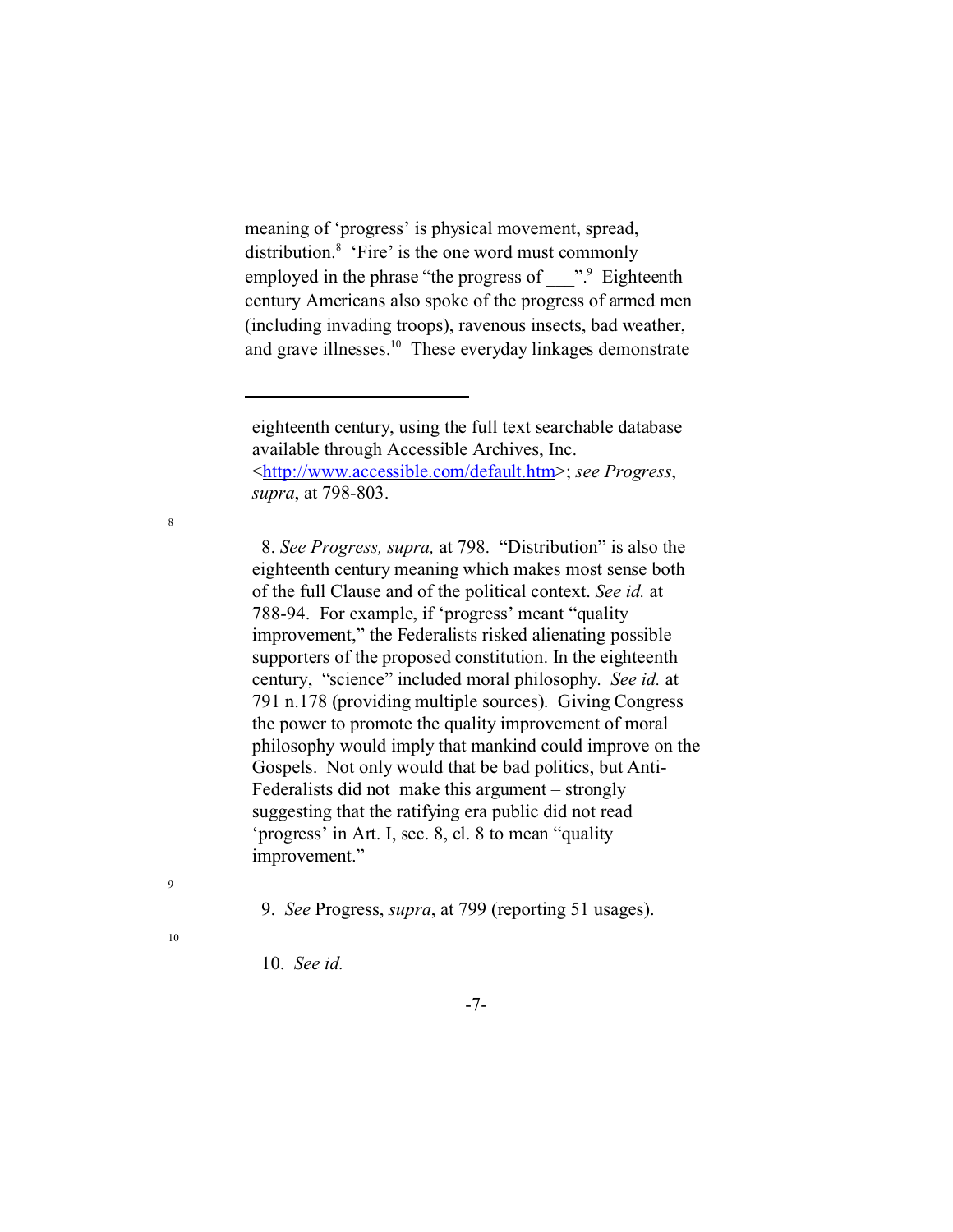that the word 'progress' was limited neither to desirable  $outcomes<sup>11</sup>$  nor to movement along a two-dimensional line. Research on other material widely read during the

11

 11. "Chronological ordering" was a slightly less common ratification-era meaning of 'progress', *see Progress, supra,* at 798 & n.216, but it did not imply quality improvement. For example, Shakespeare's famous lines on the seven stages of man, ending not with improvement, but with "second childishness and mere oblivion, [s]ans teeth, sans eyes, sans taste, sans every thing," William Shakespeare, *As You Like It,* Act II, Scene V, ll. 147-75, is entitled "The Progress of Life" in several very common ratification era school books. *See* 1 Robert Dodsley, The Preceptor: Containing a General Course of Education. Wherein the First Principles of Polite Learning are Laid Down in a Way Most Suitable for Trying the Genius, and Advancing the Instruction of Youth 62 (3d ed. London 1758; University Microfilms Int'l, American Culture Series Reel 397.1); William Enfield, The Speaker, or Miscellaneous Pieces xxii, 208 (Baltimore, Md 1803; No. 4163, 2d Ser., Early Am. Reprints, microfiche); John Hamilton Moore, The Young Gentlemen and Lady's Monitor, and English Teacher's Assistant  $356 (10<sup>th</sup>$  ed., Hartford, Conn., 1801; No. 950, 2d Ser., Early Am. Imprints; microfiche). These textbooks are recognized as strong competitors by Noah Webster. *See* Noah Webster, An American Selection of Lessons in Reading and Speaking at unnumbered prefatory page (Arno Press 1974 reprint of  $5<sup>th</sup>$  ed. 1789).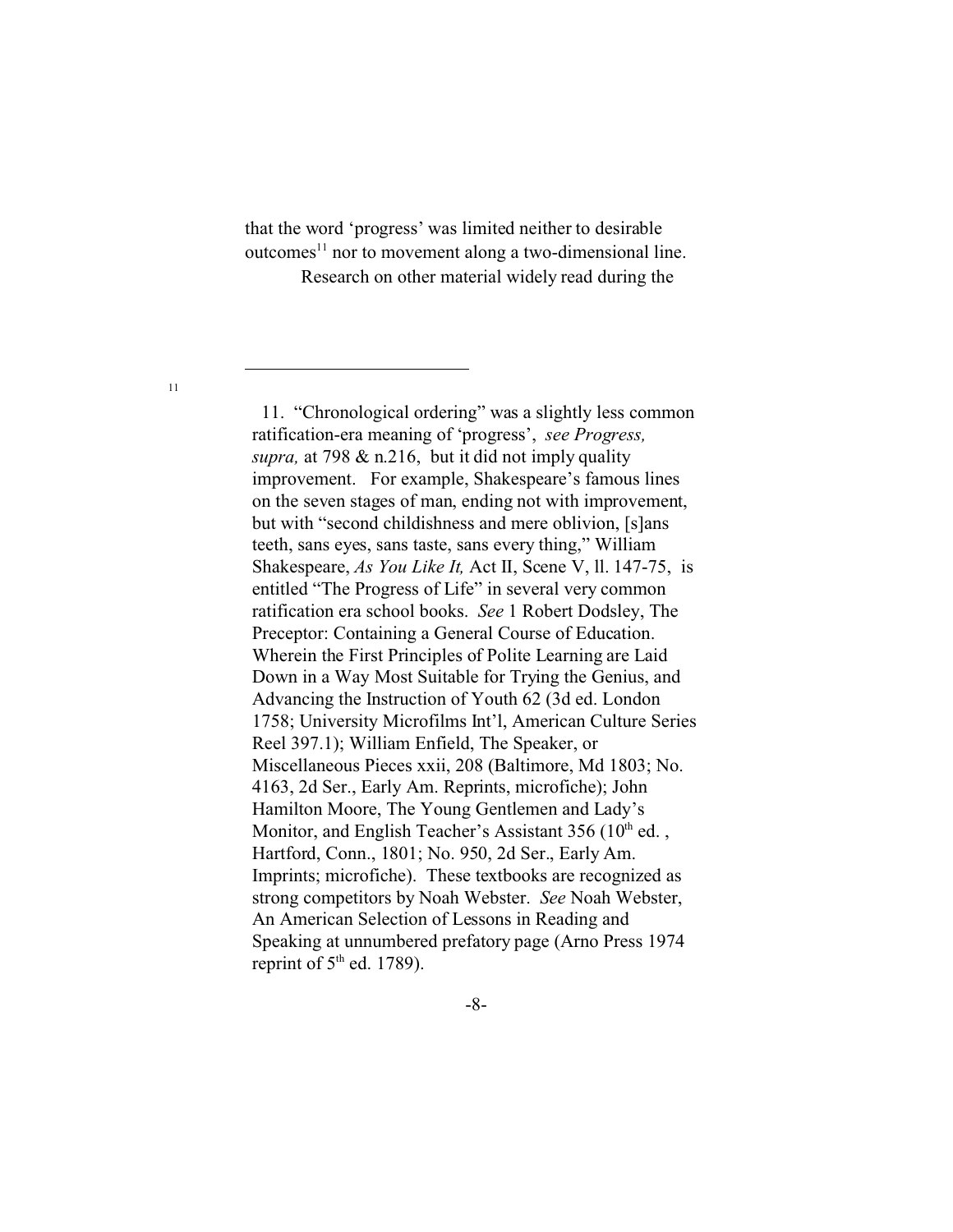ratification era supports this conclusion.<sup>12</sup> For example, one of the few best-sellers in early America was John Bunyan's The Pilgrim's Progress  $(1678)^{13}$  This famous 'progress' is an allegorical journey, as per the full title: "The Pilgrim's Progress From This World To That Which Is To Come, Delivered Under A Similitude Of A Dream: Wherein Is Discovered The Manner Of His Setting Out, His Dangerous Journey, and Safe Arrival At The Desired Country (1678). Christian, Bunyan's hero, does not arrive at "The Desired Country" because his qualitative moral improvement earns

12. *See Progress*, 754-815.

 13. *See* Frank Luther Mott, Golden Multitudes: The Story of Best Sellers in the United States 19-20 (1947). The Gazette includes twelve booksellers' advertisements expressly listing The Pilgrim's Progress. *See* Accessible Archive Items Numbered 06302 (1744), 06382 (1744), 5272 (1742), 04907 (1742), 04850 (1741), 04533 (1741), 36763 (1765), 35749 (1765), 34048 (1764), 19071 (1755), 10647 (1749), and 27581 (1761). Many other sources confirm the extraordinary popularity of Bunyan's allegory during the ratification era. See, e.g., Benjamin Franklin, The Autobiography of Benjamin Franklin, Poor Richard's Almanac, and Other Papers 13 (ed. A.L. Burt, New York, n.d.); W. Grinton Berry, *editor's preface, to* Foxe's Book of Martyrs v, v (Baker Book House, Michigan  $13<sup>th</sup>$  printing 1990); Mark A. Noll, Protestants In America 34 (Oxford Univ. Press 2000).

12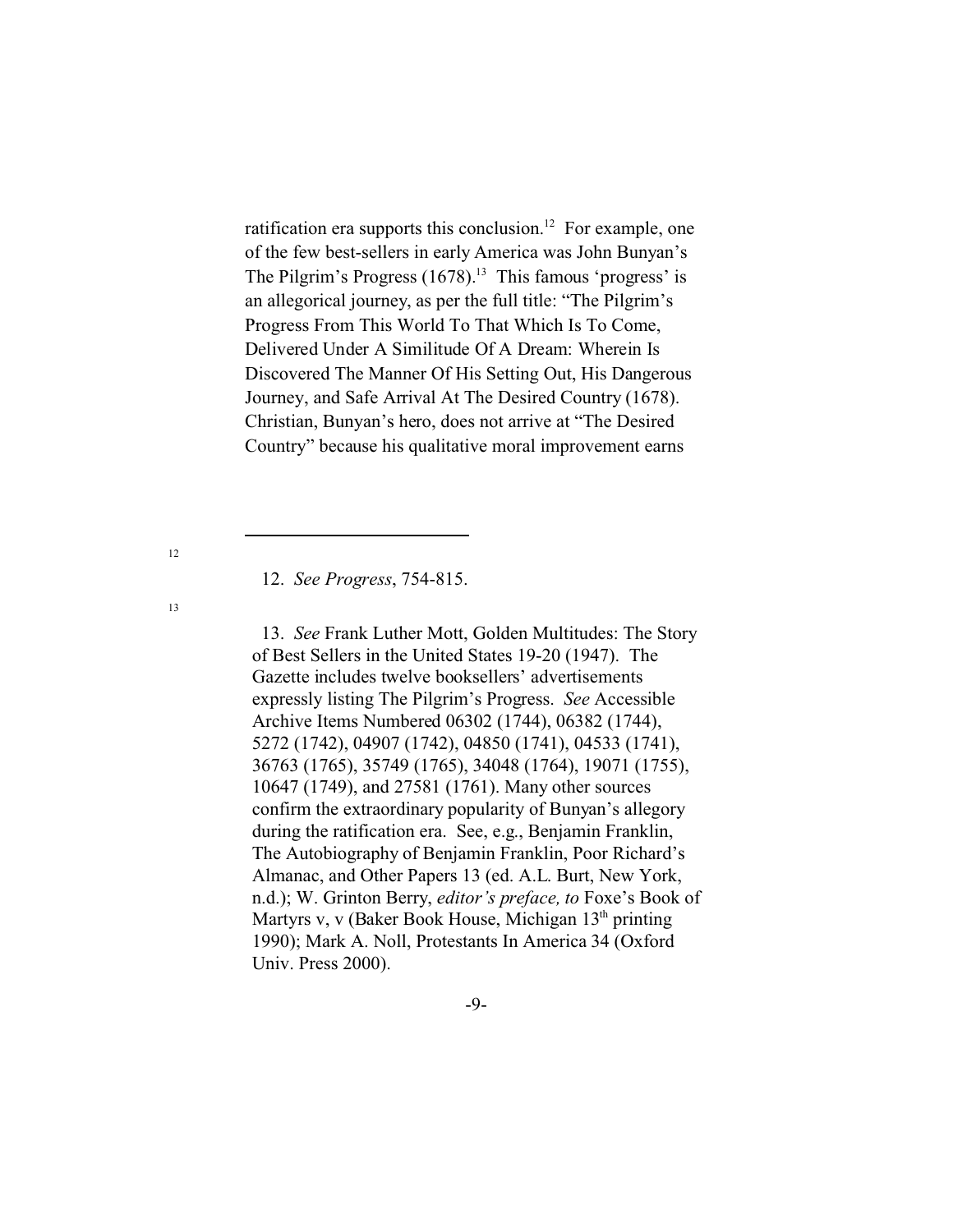entry to heaven; his salvation is due solely to grace.<sup>14</sup> The standard New England hymnal, The Bay Psalm Book, contains only one mention of 'progress', referring to a divine journey.<sup>15</sup> John Milton's *Paradise Lost* also uses the word 'progress' only once, also invoking a journey: God's chariot proceeds "[i]n progress through the [road] of Heav'n Starr-

#### 14

15

- 15. [l.24] They have thy goings seen o God Thy goings in progresse; Ev'n of my God my King within Place of his holynesse.
	- [125] Singers went first, musicians then, In midst maids with Timbrel.

The Bay Psalm Book at unnumbered pages headed "PSA lx viii" (Univ. of Chicago Press, n.d., facsimile of 1640 ed.). Unfortunately, other then-popular collections of religious songs have no occurrences of 'progress'. *See* Richard Allen, A Collection of Hymns & Spiritual Songs from Various Authors (Philadelphia 1801; microfiche; no. 38, 2d Ser., Early Am. Imprints); Elhanan Winchester, The Universalist's Hymn Book (London 1994; microform; Univ. Microfilms Int'l, reel 17 no. 27 in Early Baptist Publications). Nor does the word appear in any of the 700 psalms by Isaac Watts available on line at [<http://www.ccel.org/w/watts/psalmshymns>.](http://<http://www.ccel.org/w/watts/psalmshymns>.)

 <sup>14.</sup> *See, e.g.,* Jonathan Edwards, *Sinners in the Hands of an Angry God*, (sermon delivered July 8, 1741, Enfield, Conn.), available at [<http://www.leaderu.com/cyber/books/edwards/sinners.htm](http://<http://www.leaderu.com/cyber/books/edwards/sinners.html>)  $\geq$  (explaining doctrine of salvation by grace alone).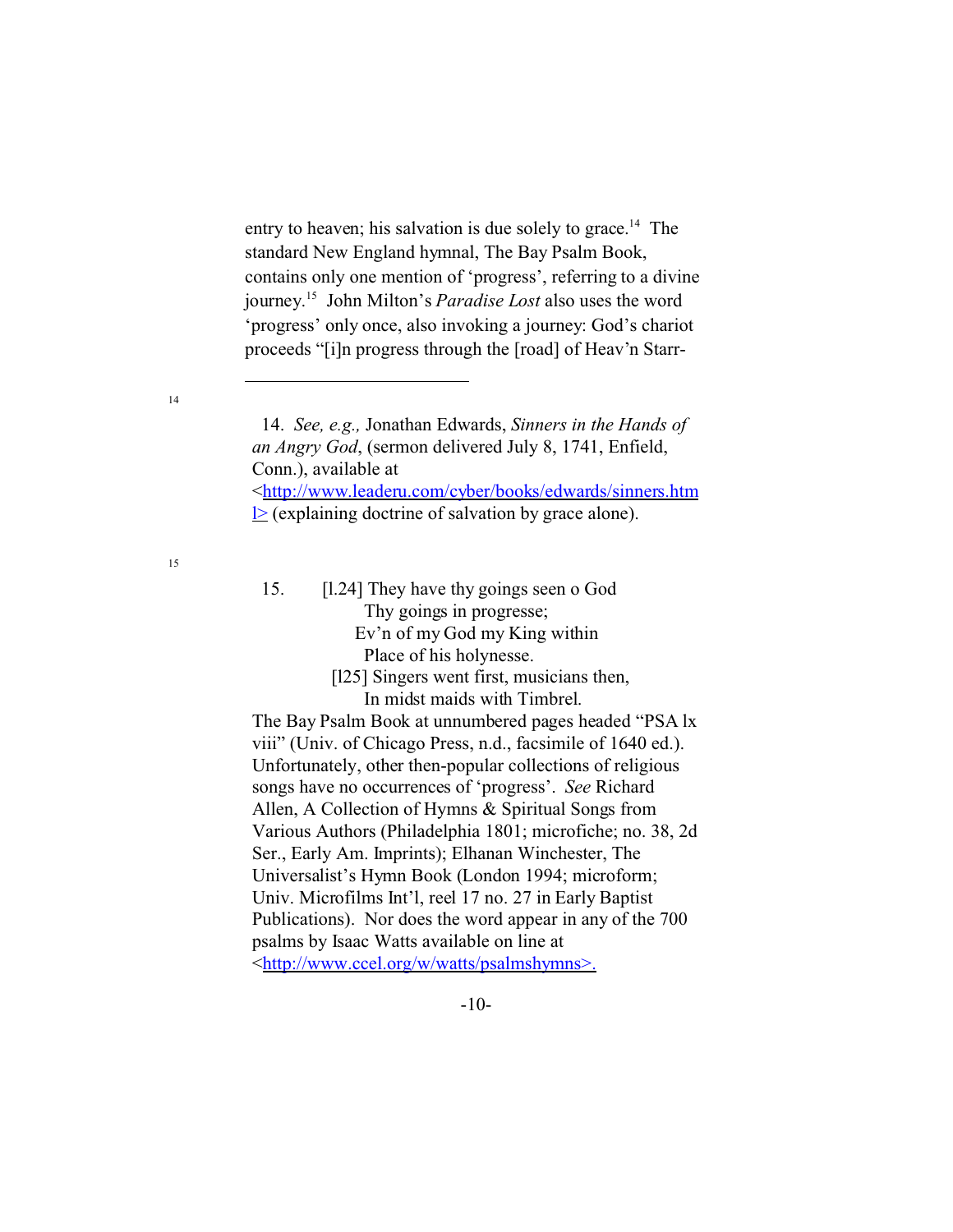pav'd."<sup>16</sup>

The central importance of distribution conflicts neither with incentivising new inventions and new writings, nor with qualitatively improving mankind's lot. As per contemporary economic research, "most of income above subsistence is made possible by international diffusion of knowledge." Peter J. Klenow & Adrés Rodrigquez-Clare, *Externalities and Growth*, National Bureau of Economic Research Working Paper 11009 (Dec. 2004), *available at* [<http://www.nber.org/papers/w1109>.](http://<http://www.nber.org/papers/w1109>.)

Regarding patent, the qualitative advancement of useful arts is required by the words "inventors" and "discoveries," which limit patentability to changes not obvious to a person of ordinary skill in the relevant art. *See Graham*, 383 U.S. at 5-12.

Regarding copyright, the early Enlightenment's tool for qualitative advance is the distribution of learning. If, and only if, society provides all humans with knowledge and education, then all humans will have the capacity to develop, therefore, humanity as a whole (and humanity's shared knowledge base) will improve as if by some natural process. *See* Condorcet, Sketch for a Historical Picture of the Progress of the Human Mind 33, 38, 42, 73-76, 92-93, 99-106, 117-20, 136-40, 164, 171, 173, 182-84, 186-88 (June Barraclough trans., Noonday Press, New York, n.d.); Turgot, *On*

 <sup>16.</sup> John Milton, *Paradise Lost, in* John Milton, The Poetical Works of John Milton 1, 98 (ed. Helen Darbishire, Oxford Univ. Press 1961 reprint of 1958 ed.) (Book IV, l. 976).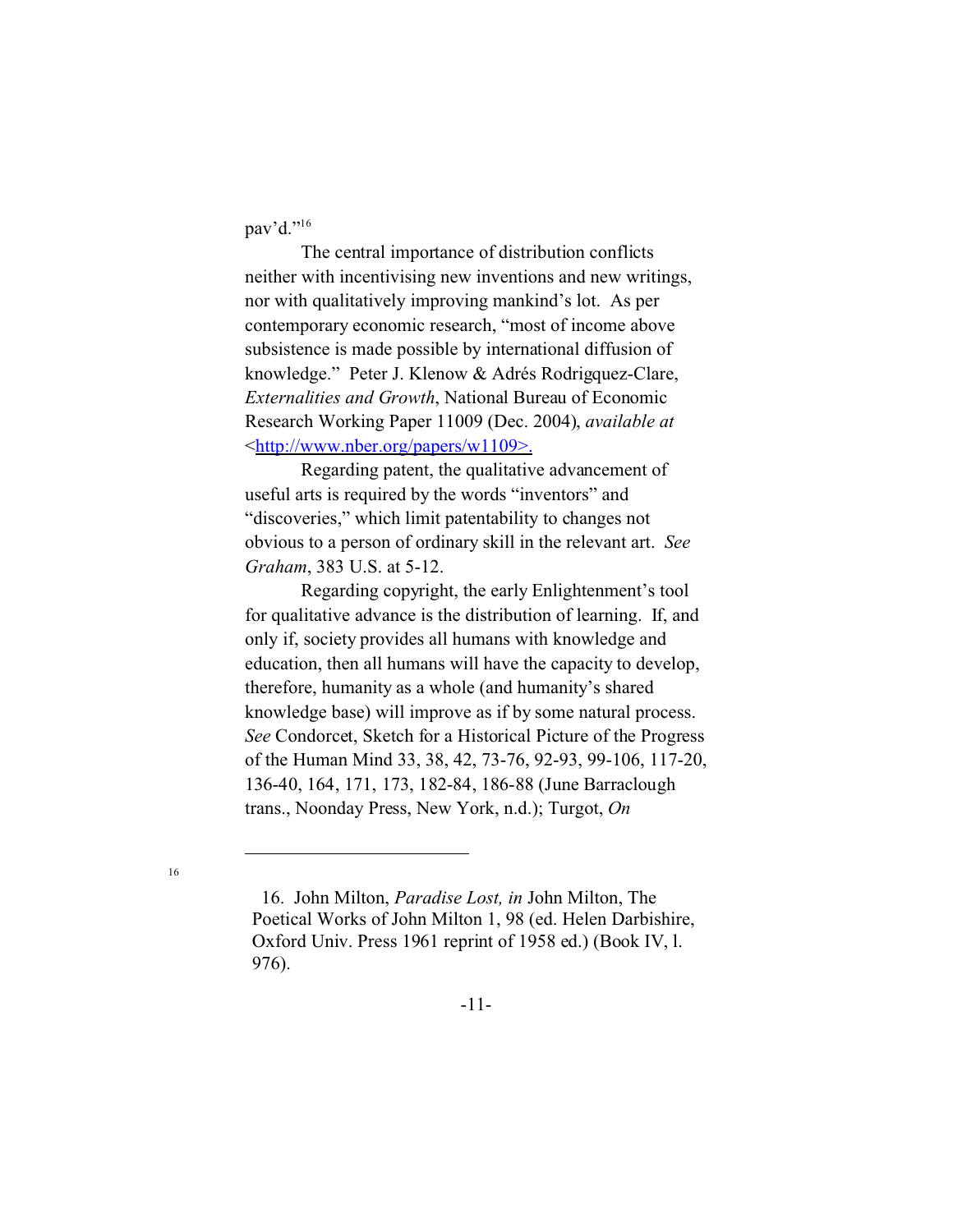*Universal History, in* Turgot On Progress, Sociology and Economics 61, 116-18 (Ronald L. Meek trans. & ed., Cambridge Univ. Press 1973); *accord* John Adams, *Thoughts on Government: Applicable to the Present State of the American Colonies, in* 4 John Adams, The Works of John Adams, Second President of the United States With A Life of the Author 189, 199 (ed. Charles Francis Adams, 1851) ("Laws for the liberal education of youth, especially of the lower class of people, are so extremely wise and useful, that to a humane and generous mind, no expense for this purpose would be thought extravagant."); A Gentleman from Rhode Island, Letter of June 7, 1787, *reprinted in* Penn. Gazette, June 20, 1787 ("Nothing but the general diffusion of knowledge will ever lead us to adopt or support proper forms of government. . . . Nor does learning benefit government alone; agriculture, the basis of our national wealth and manufactories, owe all their modern improvements to it."); James Madison, Letter from James Madison to W.T. Berry (Aug. 4, 1822), *in* James Madison, The Complete Madison 337 (Saul K. Padover ed., 1953) ("Knowledge will forever govern ignorance"; "A popular government without popular information or the means of acquiring it is but a prologue to a farce or a tragedy, or perhaps both."); Noah Webster, *An Examination into the Leading Principles of the Federal Constitution, by a Citizen of America, in* Pamphlets on the Constitution of the United States Published During Its Discussion by the People 1787-1788, at 25, 66 (Paul Leicester Ford ed., 1888, Da Capo Press reprint ed. 1968) ("[L]iberty stands on the immovable basis of a general . . . diffusion of knowledge."); *see also* Gordon S. Wood, The Creation of the American Republic 1776-1787, at 72, 120,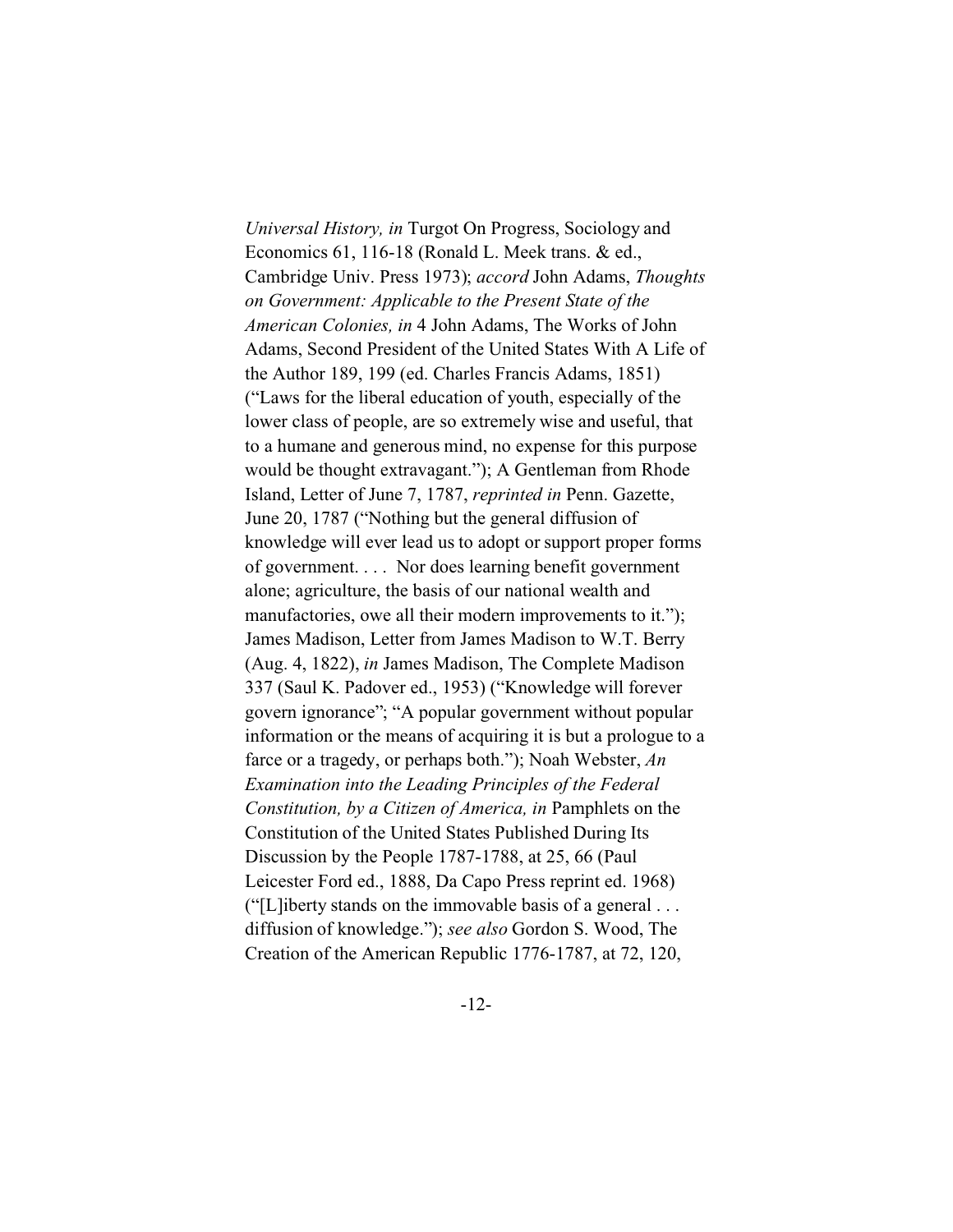426, 570 (1998 paperback ed.) (discussing importance of general education to ratifying generation). Similarly, many ratifying-era state constitutions encourage public education. *See* Ga. Const. (1777) Art. LIV; Mass. Const. (1780) ch. V, § II; N.C. Const. (1776) LXI; N.H. Const. (1784); Pa. Const. (1776) § 22*.*

In sum, 'progress' in the Clause means "distribution."

## B. The Quid Pro Quo for a Patent Includes Availability of the New Technology to the Public

The clear language of the Constitution sets the inventor's minimum payment to the public at the distribution of the technology itself. Starting with the first patent act, Congress has also required inventors to disclose information about their discoveries, $17$  but this additional requirement does not negate the constitutional importance of distributing the technology itself.

The parallel structure of the Clause makes distribution of "useful arts" the aim of patent law (exclusive rights for inventors of discoveries); the distribution of "science" is the aim of copyright law (exclusive rights for authors of writings). *Accord Graham*, 383 U.S. at 5-6 (United States

 <sup>17.</sup> *See* 35 U.S.C. § 112, ¶ 1 (1952 Patent Act & current statute; requiring an enabling written description in the application); Patent Act of 1836 §§ 6, 7, 5 stat. 117 (requiring written description in application); Patent Act of 1793 § 3, 1 Stat. 318 (requiring written description in application); Patent Act of 1790, 1 Stat. 109 (requiring written description to be filed as soon as patent granted).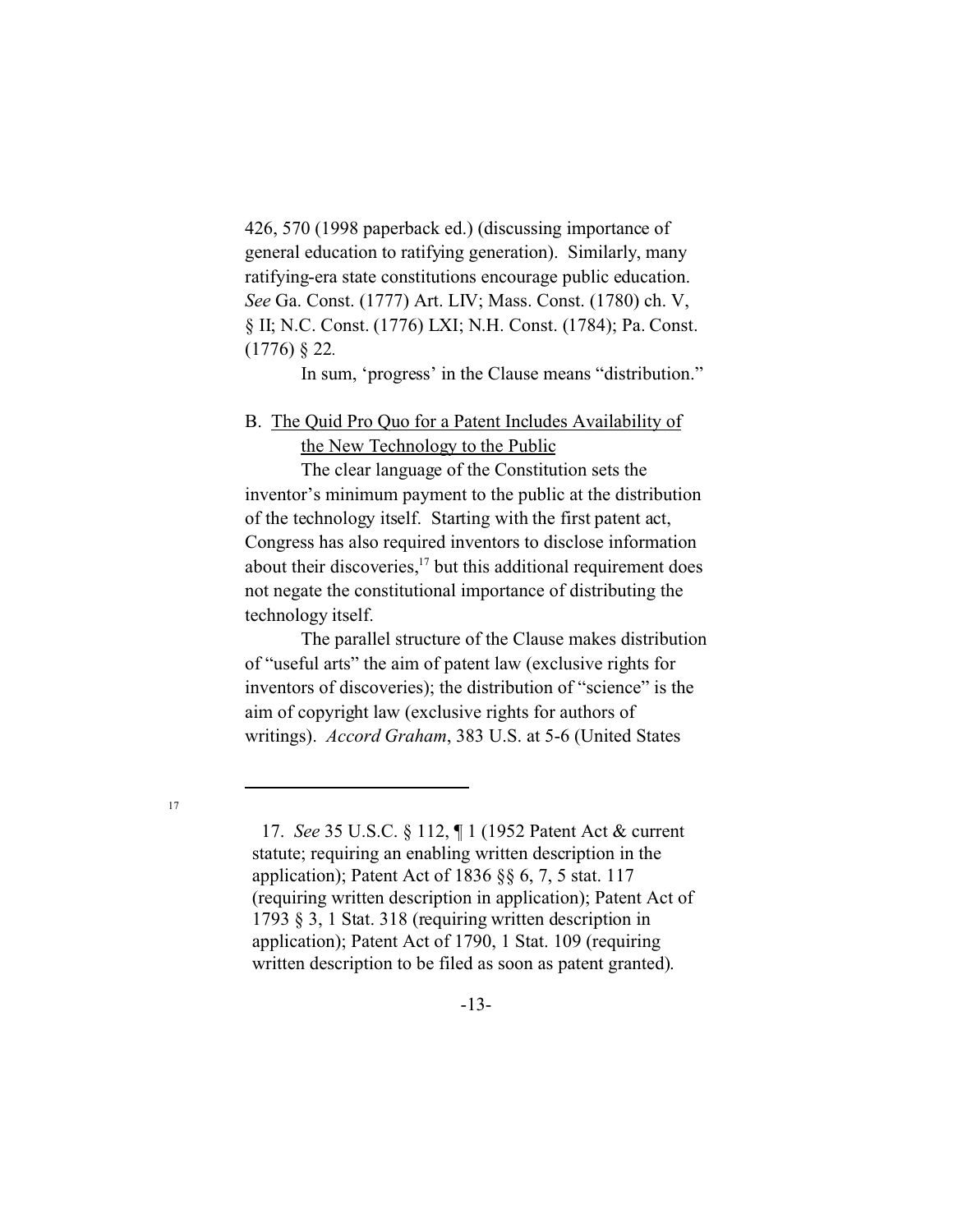"patent system . . . by constitutional command must 'promote the Progress of . . . useful Arts.'").

The eighteenth century meaning of 'useful arts' is technology. *See* Robert I. Coulter, *The Field of Statutory Useful Arts, Part II*, 34 J. Of Pat. Off. Soc'y 487, 495-96 (1952); Robert A. Kreiss, *Patent Protection for Computer Programs and Mathematical Algorithms*, 29 N.M. L. Rev. 31, 62, 64-66 (1998); Malla Pollack, *The Multiple Unconstitutionality of Business Method Patents*, 28 Rutgers Computer & Tech. L.J. 61, 86-87 (2002); John R. Thomas, The Post-Industrial Patent System, 10 Fordham Intel. Prop. Media & Ent. L.J. 3, 32-37 (1999). Noah Webster's discussion of 'art' is instructive:

> 1. The disposition or modification of things by human skill, to answer the purpose intended. In this sense art stands opposed to nature. Bacon. Encyc.

2. A system of rules, serving to facilitate the performance of certain actions; opposed to science or speculative principles; as the art of building or engraving. Arts are divided into useful or mechanic, and liberal or polite. The mechanic arts are those in which the hands and body are more concerned than the mind; as in making clothes and utensils. These arts are called trades. The liberal or polite arts are those in which the mind or imagination is chiefly concerned; as poetry, music and painting.

Noah Webster, American Dictionary of the English Language, at unnumbered page headed "ARR-ARS-ART" (Foundation for Am. Christian Educ. photo. reprint, 1998)(1828).

The eighteenth century meaning of 'science' is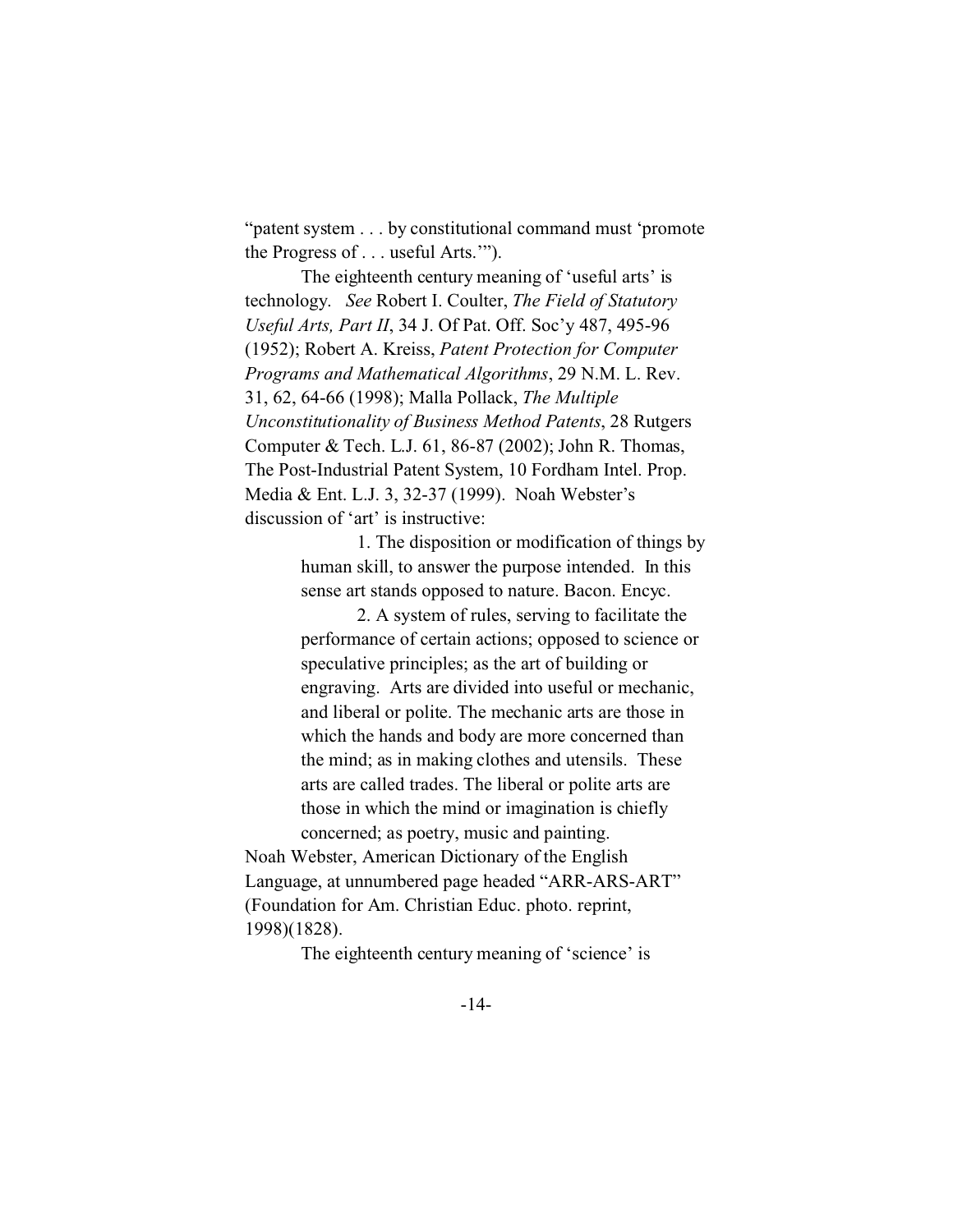knowledge in general. *See* S. Rept. No. 82-1979, 82nd Cong., 2d Sess. 3 (1952); *see also* Webster, *supra*, at unnumbered page headed "SCI-SCI-SLA" ("SCIENCE, n. . . . (1) In a *general sense* . . . . knowledge . . . (2) In *philosophy*, a collection of the general principles or leading truths relating to any subject. . . (3) Art derived from precepts or built on principles  $\dots$  (4) Any art or species of knowledge  $\dots$  (5) One of the seven liberal branches of knowledge, viz grammar, logic, rhetoric, arithmetic, geometry, astronomy and music").

The Clause, therefore, allows only patent statutes which encourage distribution of technology and only copyright statutes which incentivise dissemination of knowledge.

The Patent Clause is a bargain between the public and the inventor. *See, e.g., Eldred*, 537 U.S. at 216-17; *Bonito Boats*, 489 U.S. at 150 ("a carefully crafted bargain"). *Continental Paper Bag* incorrectly lowers the inventor's required consideration to merely the information included in the patent application. *Continental*'s sole support for this assertion is one case which mentions disclosure in passing. *See Continental Paper Bag*, 210 U.S. at 424 (citing U.S. v. Am. Bell Telegraph Co., 167 U.S. 239, n.p. (1897)). The statement in *American Bell* is dicta; *Continental* was the first Supreme Court case adjudicating the relationship between practicing an invention and the availability of injunctive relief. *See Continental*, 210 U.S. at 425.

*American Bell* was "a suit by the United States to set aside a patent for an invention as wrongfully issued." *Am. Bell,* 167 U.S. at 237. The language on which *Continental* relies does not purport to decide a dispute over what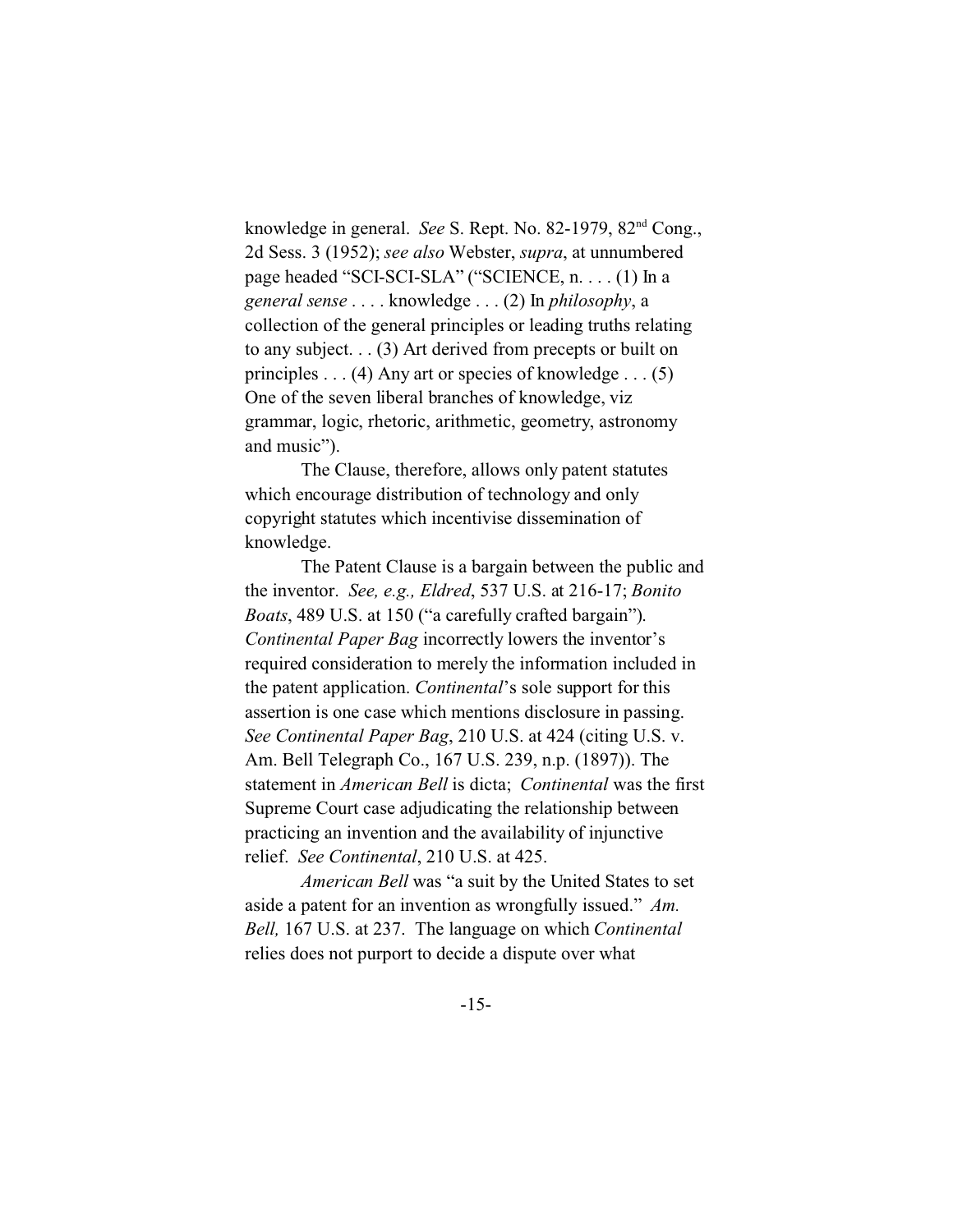consideration the patentee must give the public in return for obtaining a patent. In drawing a distinction between the more potent property conveyed by a government issued patent in land and the less potent property right conveyed by a government issued patent in an invention, *American Bell* recognized that an inventor may keep his discovery secret without legal penalty. "After his invention [the inventor] could have kept his discovery secret to himself. He need not have disclosed it to any one. But in order to induce him to make that invention public, to give all a share in the benefits resulting from such an invention, [C]ongress by its legislation made in pursuance of the [C]onstitution, has" allowed issuance of patents on inventions. *Am. Bell*, 167 U.S. at 239. More recent cases also recognize that "immediate disclosure" of the invention "is exacted from the patentee" as a "price paid for the exclusivity secured" by the patent. *Eldred*, 537 U.S. at 216 (citations omitted). None, however, have rethought *Continental*'s conclusion that disclosure is the only required consideration.<sup>18</sup>

The clear language of the Constitution sets the inventor's minimum payment to the public at the distribution of the technology itself. The dicta relied upon in *Continental* is insufficient to modify the constitutional bargain.

 <sup>18.</sup> Justice Douglas did call for the abandonment of *Continental* in a case considering a patent grant, as opposed to an injunction in a patent infringement suit. *See* Special Equipment Co. v. Coe, 324 U.S. 370, 382-83 (1945) (Douglas, dissenting).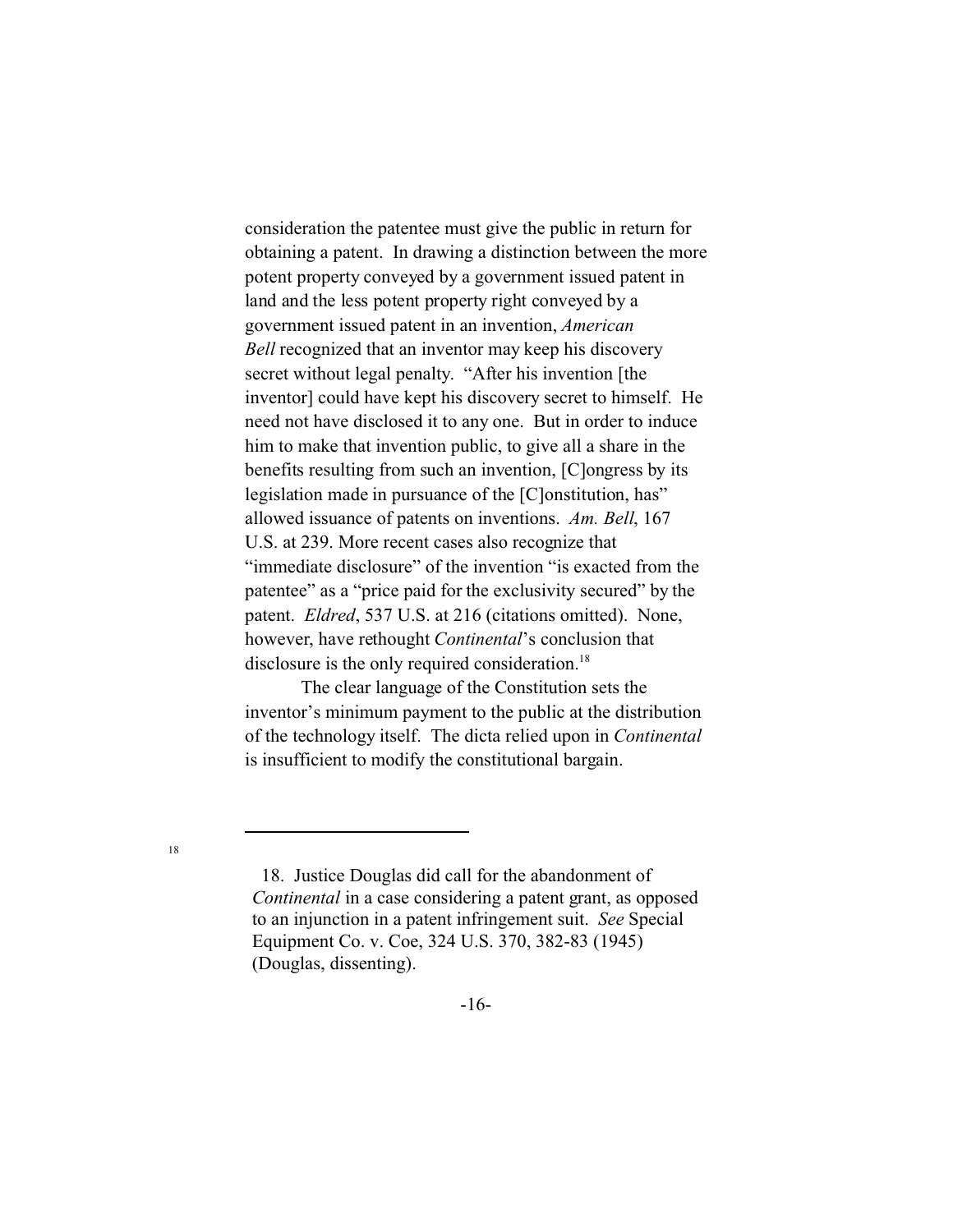## II. The Patent Clause Informs the Equitable Test for

### Injunctive Relief

Congress allows injunctions in patent cases, but has not ordered the courts to displace the general standard for injunctive relief. *See* 35 U.S.C. § 283. Injunctions generally are available only when the requester fulfills a multi- part test. *See, e.g.,* Weinberger v. Romero-Barcelo, 456 U.S. 305, 312 (1982) (reversing appellate court's grant of injunction denied by district court). "In exercising their sound discretion [regarding injunctive relief], courts of equity should pay particular regard for the public consequences." *Id. Continental* fails to "pay particular regard for the public consequences." *Weinberger*, 456 U.S. at 312.

 The United States Constitution defines the public interest goal of patent statutes as the distribution of new technology. A patentee who does not practice his or her invention within the United States is undermining the public interest which founds legal recognition of personal patent rights. Therefore, a patent holder who is neither practicing the infringed invention nor making a good-faith effort to prepare to practice the invention should be presumed to fail the public interest prong. Promotion of the progress of useful arts is "the standard expressed in the Constitution and it may not be ignored." *Graham*, 293 U.S. at 6.

Courts should presume that injunctions are unavailable to patent holders who are neither practicing their infringed inventions nor making good-faith efforts to prepare to practice their inventions. *Continental*'s broad language undermines the Constitution's patent bargain.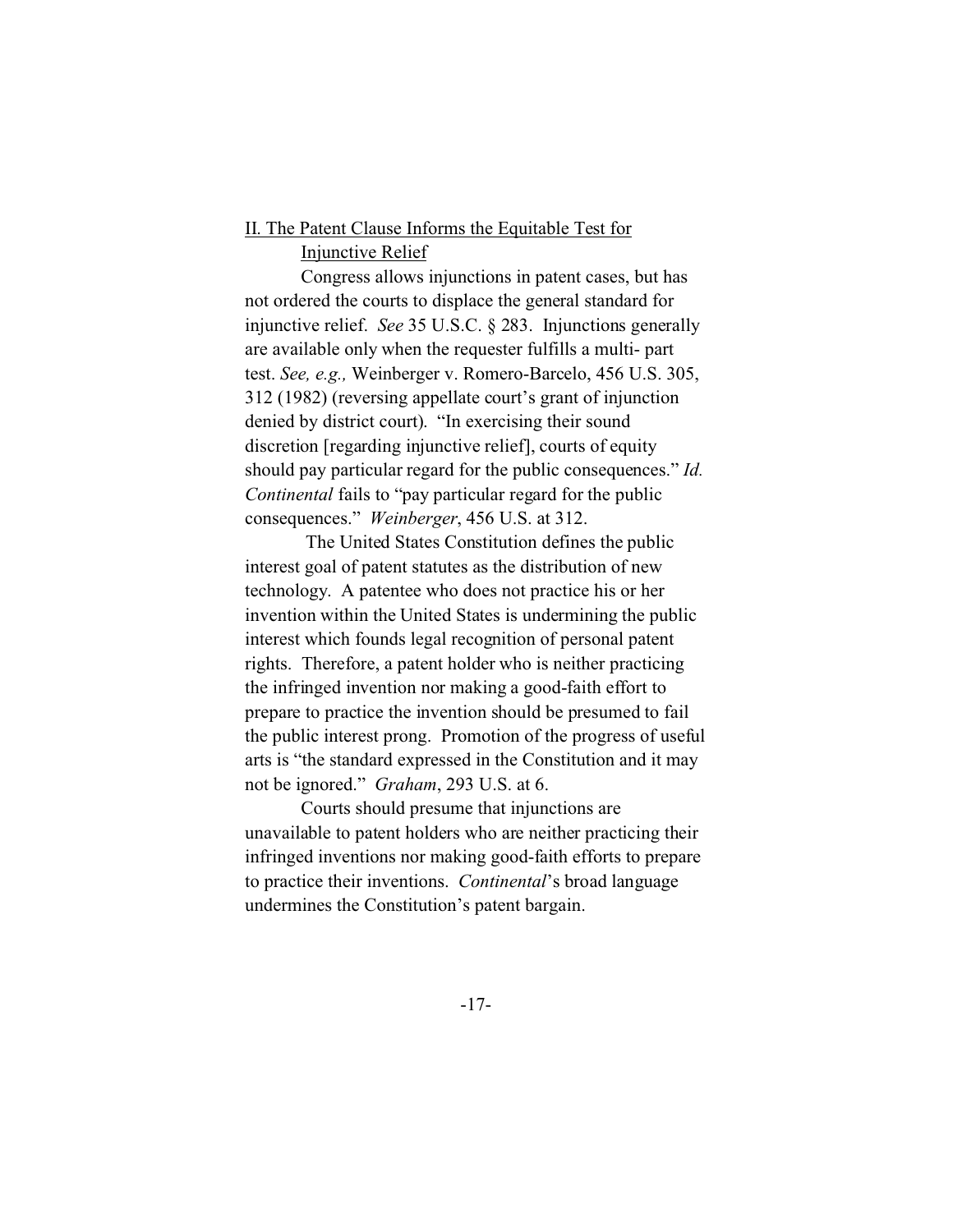# III. *Continental* Provided Insufficient Basis for Its Disarticulation of Injunctive Relief from the Patent Holder's Practicing the Invention

The scanty discussion of the Clause during ratification does not include any explication of the quid pro quo required from inventors for patent grants. However, the background British patent regime "was the practice of giving some form of limited-term monopoly privilege to engage in a new trade or craft, sometimes denominated an industry, to the person or persons responsible for introducing it [the trade or craft] into the state." *See* Edward C. Walterscheid, *The Nature of the Intellectual Property Clause, A Study in Historical Perspective (Part I)*, 83 J. Pat. & Tmk. Off. Soc'y 763, 777 (2001). The patentee's quid pro quo was introduction of the new technology or product to the public of Great Britain. For that reason, in the early eighteenth century, an invention was novel enough to be patentable if it had not been practiced in Great Britain recently. Ancient (but discontinued) practice or others' knowledge of the technology was insufficient to negate patentability until later in the century. *See* Edward C. Walterscheid, *The Early Evolution of the United States Patent Law: Antecedents (Part 3 Continued)*, 77 J. Pat. & Tmk. Off. Soc'y 847, 848-49 (1995). This shift did not limit the patentee's quid pro quo to disclosure; it merely constricted the number of patents courts were willing to enforce. *See* Edward C. Walterscheid, *The Early Evolution of the United States Patent Law: Antecedents (Part 4)*, 78 J. Pat. & Tmk. Off. Soc'y 77, 102 (1996) (remarking on hostility of British courts to patents during the late eighteenth century). Similarly, in the late eighteenth century, British courts began insisting that patents were invalid unless their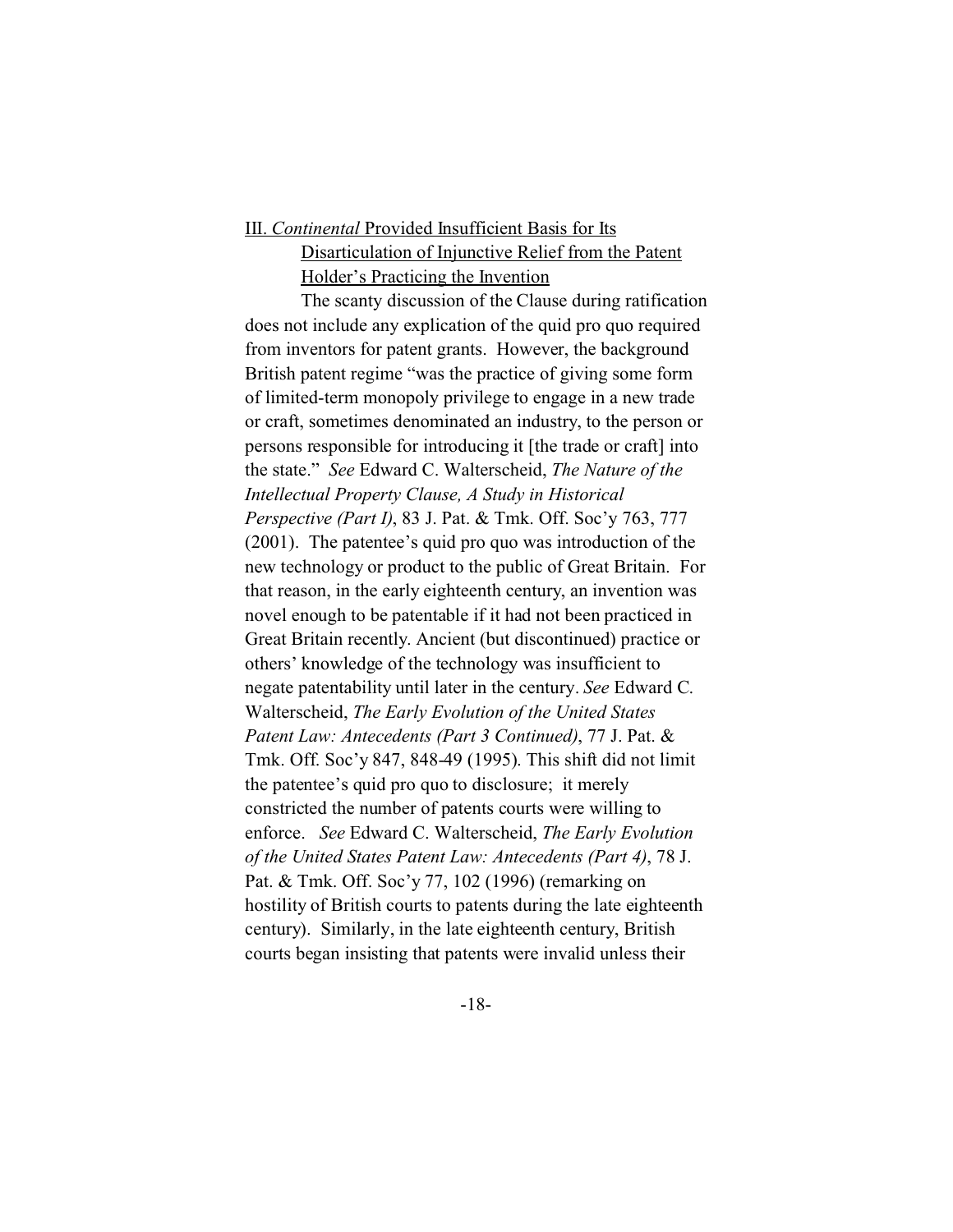paperwork explained the invention clearly enough to teach others how to practice the invention. *See id.* at 105-06. However, insisting on disclosure does not negate the requirement of practicing the invention. Disclosure is an additional payment, not a substitute. *See* E. Wyndham Hulme, *On the History of Patent Law in the Seventeenth and Eighteenth Centuries*, 18 L.Q.R. 280, 281-82 (1902) (reporting that British patentees were required to practice their inventions).

Congress has allowed the issuance of unworked patents,<sup>19</sup> but has never stated that patentees who do not work their inventions are entitled to mandatory (or almost mandatory) injunctions. Distinguishing patent holders who work their inventions from patent holders who do not do so is unimportant unless the patent holder wields the patent to foreclose others from practicing the invention. However, most patents are not used against competitors. Almost twothirds of all issued patents lapse for failure to pay maintenance fees. *See* Mark A. Lemely, *Rational Ignorance at the Patent Office*, 95 Northwest Univ. L. Rev. 1495, 1503 (2001). Very few patents are litigated. *See id.* at 1501("At most about two percent of all patents are ever litigated, and less than two-tenths of all issued patents actually go to court."). If an invention is commercially viable, most patentees presumably will arrange for the technology's use. *See* Woodbridge v. U.S., 263 U.S. 50, 55-56 (1923) ("Congress relies for the public benefit to be derived from the

 <sup>19.</sup> Except as to alien-inventors from 1832 through 1836. *See Continental*, 210 U.S. at 429.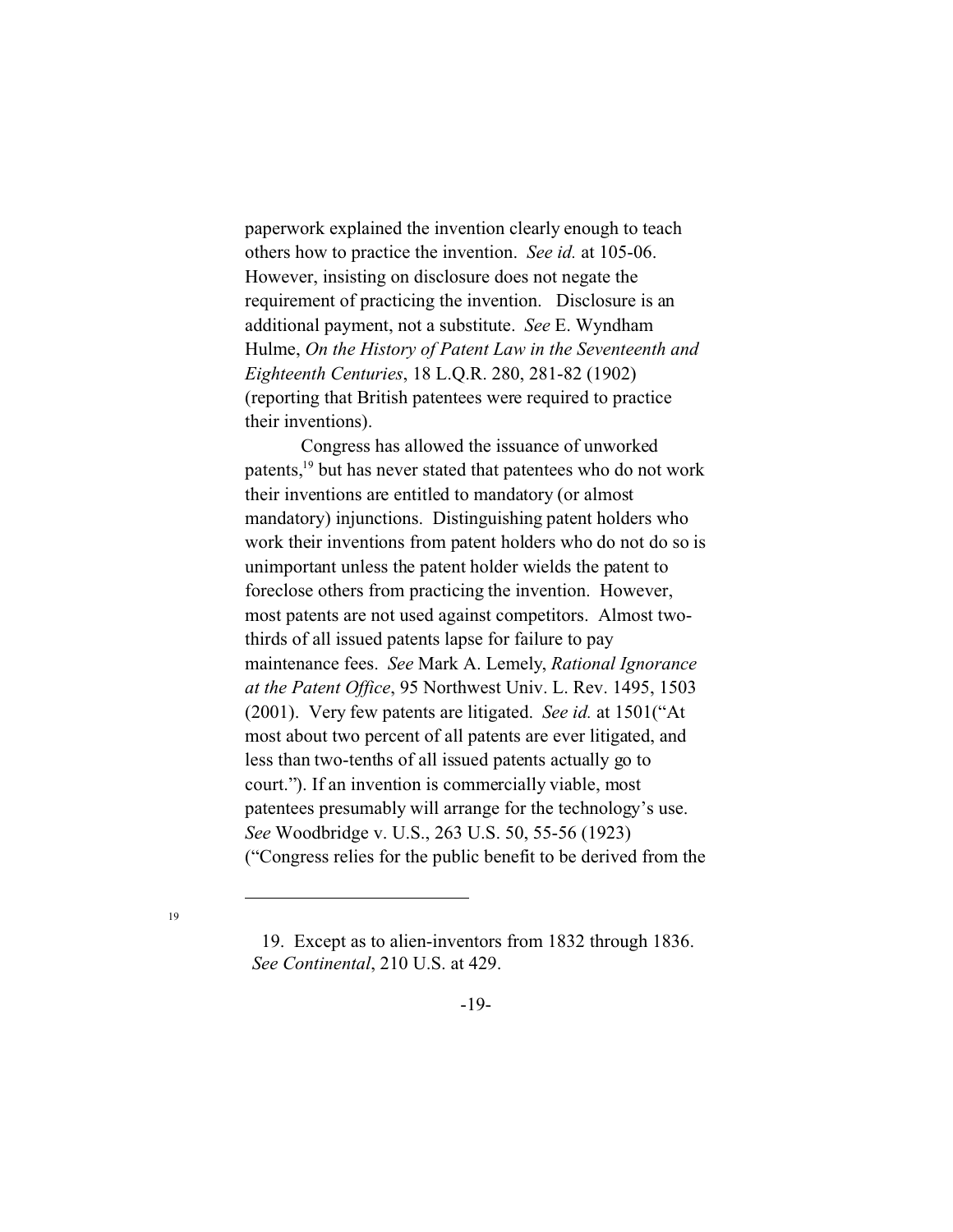invention during the monopoly on the natural motive for gain in the patentee to exploit his invention and to make, use, and vend it or its product or to permit others to do so, for profit."). The existence of a mere-paper patent (one never used against an alleged infringer) hurts no one.

However, injunctions only issue if the alleged infringer wants to employ the technology. If the patent holder is not using the invention, an injunction forecloses all use of a commercially viable technology. Allowing patent injunctions that prevent any public use of the technology for the term of the patent is facially counter to the constitutional purpose of incentivising the distribution of technology. One could speculate that such extreme private entitlements are necessary to incentivise later dissemination of sufficient additional inventions, but Congress has not made such a finding and the empirical material is to the contrary. Multiple persons tend to invent the same subject matter at about the same time. *See, e.g.* T.S. Kuhn, *Energy Conservation as an Example of Simultaneous Discovery, in* Critical Problems in the History of Science 321-56 (M. Clagett, ed.; Univ. of Wisconsin Press 1969); B.S. Park, *The Contexts of Simultaneous Discovery*, 31 Studies in History and Philosophy of Science Part B 451-474 (2000). The numerosity of interferences supports this conclusion. *See* U.S. Pat. & Tmk. Off., Dept. of Commerce, Performance and Accountability Report for Fiscal Year 2005, at 122 (2005) (reporting 351 interferences pending as of Sept. 30, 2005).

Perhaps Congress would have the constitutional power to decide that injunctions for suppressed inventions are necessary for a patent scheme which overall promotes the distribution of new technology. However, absent clear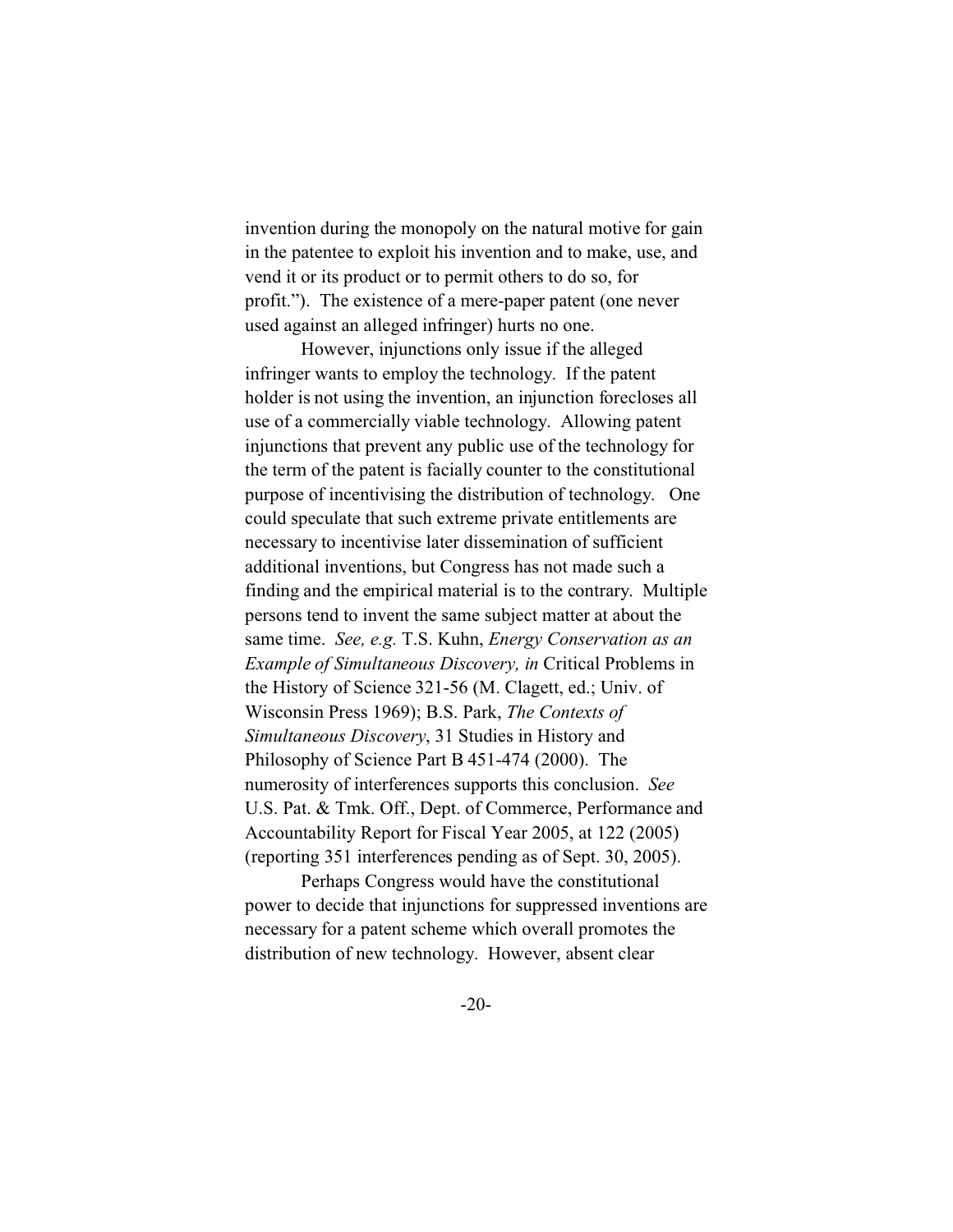congressional statement, the courts should not push statutes toward the outer limit of congressional power. *See* INS v. St. Cyr, 533 U.S. 289, 299 (2001) ("[W]hen a particular interpretation of a statute invokes the outer limits of Congress' power, we expect a clear indication that Congress intended that result"; invoking "plain statement rule."). Without extremely clear statutory language, the Court will not assume "that Congress intended to infringe constitutional liberties or usurp power constitutionally forbidden it." DeBartolo Corp. v. Florida Gulf Coast Bldg. & Constr. Trades Council, 485 U.S. 568, 575 (1988)(invoking canon to prevent First Amendment question regarding "truthful[]" handbills).

*Continental* implied that only disclosure was required of the patentee, not just for patent validity, but for injunctive relief. *Continental* was decided in 1908, too far from 1789 to claim the gloss of original understanding of the Constitution by those who drafted and helped ratify it. The most interesting aspect of the *Continental* opinion is the sparseness of both its reasoning and its citations to authority. It jumped in one dizzying leap from a few cases classifying a patent as a property right (to exclude others from practicing an invention) to the conclusion that injunctive relief is available for all patent infringements. $20$  No intermediate positions were recognized as even conceivable.

 <sup>20.</sup> *Continental* allowed injunctive relief to a patentee who was not working the invention. It did not take the further step of holding that injunctions must almost always be granted to non-working patent holders.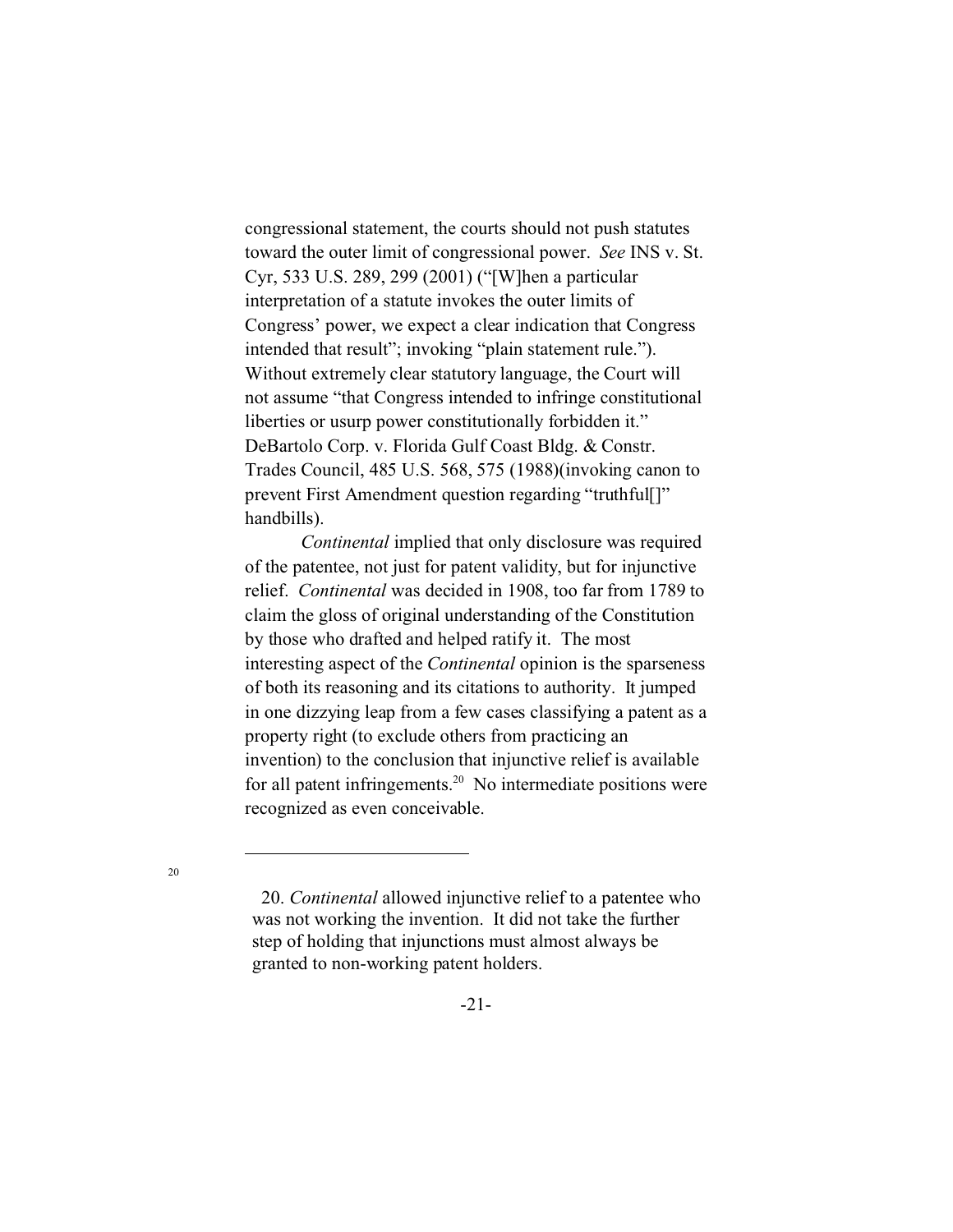This naive theory of private property has long been abandoned. *See, e.g.,* Lucas v. S. Car. Coastal Council, 505 U.S. 1003, 1029-31 (1992) (recognizing that property interests, even those in real estate, are limited by underlying legal doctrines); Proprietors of the Charles River Bridge v. Proprietors of the Warren Bridge, 36 U.S. 420, 544, 549 (1837) (requiring construction of bargain between investors in toll bridge and the public to reflect the interest of the whole community). The Federal Circuit's strong presumption for injunctive relief in patent infringement cases is a lingering ghost of long dead doctrine.

#### Conclusion

For the reasons discussed above, this Court should both reverse the case at bar and adopt the constitutionally supported presumption that injunctions are unwarranted for patent holders who are neither practicing their infringed inventions nor making good-faith efforts to prepare to practice their inventions.

Respectfully Submitted, Jan. \_\_\_\_, 2006:

 $\overline{\phantom{a}}$  , and the set of the set of the set of the set of the set of the set of the set of the set of the set of the set of the set of the set of the set of the set of the set of the set of the set of the set of the s

Malla Pollack, Esq. Professor American Justice School of Law Visiting, Univ. of Idaho, College of Law 6 th & Rayburn Sts. P.O. Box 442321 Moscow, ID 83844-2321 (208)885-2017 [mpollack@uidaho.edu](mailto:mpollack@uidaho.edu)